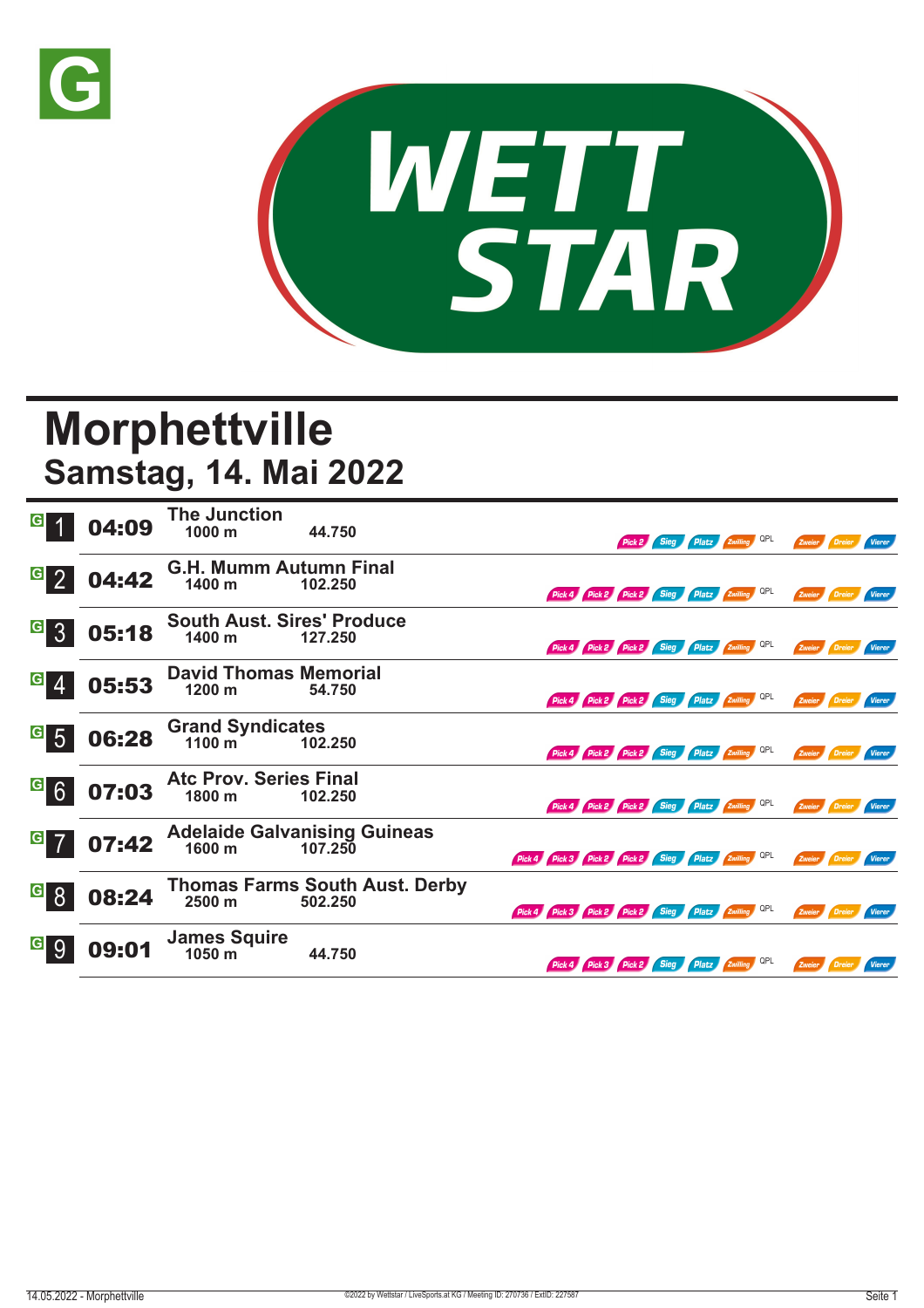| 14.05.2022 - Morphettville              |                               |                                       | Rennen #9          |                        |                      |                |                                   | Seite 2                                    |
|-----------------------------------------|-------------------------------|---------------------------------------|--------------------|------------------------|----------------------|----------------|-----------------------------------|--------------------------------------------|
| <b>WANN STARTET IHR PFERD</b>           |                               |                                       |                    |                        |                      |                |                                   |                                            |
|                                         |                               |                                       |                    |                        |                      |                |                                   |                                            |
| Abseiler                                | Crown Mint                    | 6                                     | Justica            | 5                      | Noname Lane          | 4              | Son Of Emperor                    | 8                                          |
| 3<br>Aesculus                           | Damascus Moment               | 9                                     | Kasami             | 9                      | One More Grandy      | 1              | Speed Lover                       | $\mathbf{1}$                               |
|                                         | Defiant Dancer                | $\overline{4}$                        | King Of Pharaohs   |                        | Phere The Ex         | 8              |                                   |                                            |
| $\overline{\mathbf{c}}$<br>Aiguilette   |                               |                                       |                    | 8                      |                      |                | Spencer's Spirit                  | 3                                          |
| 8<br>Alegron                            | Detonator Jack                | 8                                     | Kings Consort      | $\sqrt{3}$             | Point Blaze          | 4              | Star Espresso                     | $\mathbf{1}$                               |
| $\frac{2}{6}$<br>Ambidazzle             | Echo Boomer                   | $\overline{2}$                        | Kishstar           | 9                      | Prince Jofra         | $\overline{7}$ | Star Hills                        | $\frac{5}{7}$                              |
| Ammo Loco                               | <b>Emerald Court</b>          | 1                                     | Kolokar            | 1                      | Queman               |                | Star Of Chaos                     |                                            |
| $\overline{2}$<br>Annika                | Exeter                        | $\overline{4}$                        | Lacrima            | $\sqrt{2}$             | Rapid Raiser         | 6              | <b>Street Delight</b>             | 3                                          |
| 6<br>Applied                            | Extra Time                    | $\overline{4}$                        | Lady Chant         | 8                      | Rejinsky             | 9              | Sunny Green                       |                                            |
| 5<br>Aray Of Sunshine                   | <b>Flight Deck</b>            | $\overline{7}$                        | Lady Pavli Chenko  | 9                      | Residue              | 7              | Tanja's Dream                     | $\begin{array}{c} 9 \\ 9 \\ 7 \end{array}$ |
| Arkham Knight<br>4                      | <b>Flow Meter</b>             | $6\phantom{a}$                        | Last Girl Love     | $\overline{7}$         | Rialtor              | $\overline{2}$ | Tavikat                           |                                            |
| $\overline{4}$<br>Ashlor                | Fox d'or                      | $6\phantom{a}$                        | Lohn Ranger        | 9                      | Riddlero             | $\overline{7}$ | Teewaters                         | 8                                          |
|                                         |                               | $\overline{2}$                        |                    |                        |                      | 6              | Texas Tea                         | $\overline{8}$                             |
| 6<br>Aussie Sojourn                     | <b>Frankel Star</b>           |                                       | Lomax              | $\overline{c}$         | <b>Rising Renown</b> |                |                                   |                                            |
| $\overline{7}$<br>Ballynora             | <b>Fulton Street</b>          | $\overline{4}$                        | Love From Lucy     | 6                      | Rushaway Lad         | 5              | The Brumby                        | $\overline{6}$                             |
| $\overline{7}$<br>Benz Baron            | General Mint                  | $\overline{9}$                        | Lulu Darling       | 9                      | Sacred Armour        | 5              | The Nephew                        | $\frac{8}{9}$                              |
| 6<br><b>Blue Bear</b>                   | Gloved                        | 1                                     | Manzala            | $\overline{6}$         | Sahara Song          | 5              | The Partisan                      |                                            |
| 6<br><b>Briabella</b>                   | Going Gaga                    | $\sqrt{2}$                            | Maritana           | 4                      | Saint Tropez         | 8              | <b>Thrill Kill</b>                | $6\phantom{a}$                             |
| 8<br><b>Bring The Stars</b>             | Grand Host                    | $\begin{array}{c} 5 \\ 8 \end{array}$ | Mavette            | 6                      | Sandpiper            | 3              | <b>Toff Love</b>                  |                                            |
| Brother's Shadow<br>1                   | Harleymoven                   |                                       | Meteorite          | $\overline{5}$         | Saskatoon            | 5              | <b>Toorak Warrior</b>             | $\frac{5}{5}$                              |
| $\overline{2}$<br>Call Me Shamus        | Hello Ladies                  | 5                                     | Metro Legend       | $\overline{2}$         | Sea Witness          | 9              | Toyetic                           | $6\phantom{a}$                             |
|                                         |                               |                                       |                    |                        |                      |                |                                   |                                            |
| 5<br>Calypso Reign                      | Hope At Hand                  | $\sqrt{3}$                            | Midnight Storm     | $\overline{4}$         | Sebastian The Fox    | 8              | Trip                              | $\overline{c}$                             |
| $\overline{4}$<br>Capriccio             | Hopon Harry                   | $\overline{7}$                        | <b>Miss Daniel</b> | 1                      | Secret War           | 5              | <b>Tubby Two Tracks</b>           |                                            |
| 6<br>Capricorn Ridge                    | Howl                          | 5                                     | Miss Dunsford      | $\sqrt{3}$             | Silver On Red        | 5              | Turf Tapper                       | $\begin{array}{c} 2 \\ 5 \\ 8 \end{array}$ |
| Catesby<br>4                            | Ichibansan                    | $\overline{4}$                        | Morty              | 6                      | Sirius Princess      | 3              | Turfie                            |                                            |
| 9<br>Cibachrome                         | <b>Illation</b>               | $\overline{7}$                        | Munster            | 4                      | <b>Sitting Bull</b>  | 9              | <b>Twin Stars</b>                 | 3                                          |
| 8<br>Claidheamh Mor                     | I'm A Legend                  | 5                                     | My Boy Birmingham  | $\sqrt{2}$             | Six Foot Song        | 8              | Umgawa                            | $\overline{7}$                             |
| 6<br>Clever Man                         | Insaaf                        | $\overline{2}$                        | My Ruby            | 9                      | Sixfootone           | 1              | Vampire Slayer                    | 9                                          |
| 3                                       |                               | $\boldsymbol{9}$                      |                    | 6                      |                      | 9              | Vino Decasa Nostra                | $\overline{7}$                             |
| Cold One                                | Jaamint                       |                                       | Near Magic         |                        | Skara Brae           |                |                                   |                                            |
| 5<br>Colliver                           | Jungle Magnate                | 8                                     | No Way Ever        | $\mathbf{1}$           | Skilled Bunch        | $\overline{2}$ | Water Into Wine                   | 8                                          |
| 8<br>Commander Harry                    | Justakidd                     | $\mathbf{1}$                          | Noir De Rue        | $\overline{2}$         | Solar Blast          | 3              | Yabadabadoo                       | $\overline{2}$                             |
|                                         |                               |                                       |                    |                        |                      |                |                                   |                                            |
|                                         |                               |                                       |                    |                        |                      |                |                                   |                                            |
| <b>WANN STARTET IHR JOCKEY / FAHRER</b> |                               |                                       |                    |                        |                      |                |                                   |                                            |
|                                         |                               |                                       |                    |                        |                      |                |                                   |                                            |
|                                         |                               |                                       |                    |                        |                      |                |                                   |                                            |
|                                         | 2,5,6,8,9                     | Angus Chung                           |                    | 1,2,5                  | Anna Jordsjo         |                | 2,5,6,9                           |                                            |
| <b>Barend Vorster</b>                   | 1,2,3,4,5,6,7,8               | Beau Mertens                          |                    | 8                      | Ben Allen            |                | 8                                 |                                            |
| <b>Ben Price</b>                        | 2,4,5                         | <b>Billy Egan</b>                     |                    | 6,8                    | C Jones              |                | 4,5,6                             |                                            |
| Callan Murray                           | 2,5,6,8,9                     | Campbell Rawiller                     |                    | 1,9                    | Carleen Hefel        |                | 3.4                               |                                            |
| Damien Oliver                           | 3,4,7,8                       | Daniel Moor                           |                    | 2, 3, 4, 5, 6, 8       | Declan Bates         |                | 8                                 |                                            |
| Dylan Caboche                           | 6                             | Ellis Wong                            |                    | 5,9                    | Ethan Brown          |                | 8                                 |                                            |
| J Allen                                 | 1,2,3,4,5,6,7,8,9             | J Noonan                              |                    | 8                      | Jacob Opperman       |                | 2,5,9                             |                                            |
| Jake Toeroek                            | 1,2,3,5,6,7,9                 |                                       |                    |                        |                      |                | 6                                 |                                            |
|                                         |                               | Jason Holder                          |                    | 1,3,4,7,8              | Jeffrey Maund        |                |                                   |                                            |
| Jessica Eaton                           | 2,3,4,6,9                     | Joe Bowditch                          |                    | 8                      | Justin Potter        |                | 1,2,5,7,9                         |                                            |
| Kayla Crowther                          | 1,2,3,4,5,6,7,8,9             | Lachlan Neindorf                      |                    | 1,2,5,6,9              | Luke Nolen           |                | 8,9                               |                                            |
| Mark Zahra                              | 3,7,8                         | Paul Gatt                             |                    | 1,2,3,4,5,6,7,9        | R J Hurdle           |                | 1,7,8,9                           |                                            |
| S Metcalfe                              | 5,7,9                         | Sophie Logan                          |                    | 1,2,4,5,6,7,9          | Tahlia Hope          |                | 1,4,6,7                           |                                            |
| Teagan Voorham                          | 2,4,5,9                       |                                       |                    |                        |                      |                |                                   |                                            |
|                                         |                               |                                       |                    |                        |                      |                |                                   |                                            |
|                                         |                               |                                       |                    |                        |                      |                |                                   |                                            |
| <b>WANN STARTET IHR TRAINER</b>         |                               |                                       |                    |                        |                      |                |                                   |                                            |
|                                         |                               |                                       |                    |                        |                      |                |                                   |                                            |
| A & S Freedman                          | 3<br>Aaron Bain               |                                       | 2,6                | Archie Alexander       | 8                    |                | <b>Ashton Downing</b>             | 5,6                                        |
| Ben & Jd Hayes                          | 3,8<br><b>Bob Richard</b>     |                                       | 5                  | <b>Brenton Jones</b>   | 5                    |                | <b>Brian Clarke</b>               | 5                                          |
| <b>Brock Lewthwaite</b>                 | 8<br>Bryan Holtham            |                                       | 5                  | <b>Byron Cozamanis</b> | 6,9                  |                | C Vidotto & C Beasy               | 3                                          |
|                                         |                               |                                       |                    |                        |                      |                |                                   |                                            |
| Chris Bieg                              | 1,2,3                         | Ciaron Maher & David Eustac 1,8       |                    | Cliff Brown            | 8                    |                | Dan Clarken & Oopy Macgilliv 8    |                                            |
| Daniel Bowman                           | Daniel Mccarthy<br>4          |                                       | 1,4,7              | Danny O'brien          | $\overline{4}$       | David Jolly    |                                   | 2,4,5                                      |
| David Tootell                           | 3                             | G & N Searle & B Callanan             | 5,9                | G Richards & D Moyle   | 6,7                  |                | Garret Lynch                      | 7,9                                        |
| Gemma Rielly                            | 8<br><b>Grant Kluske</b>      |                                       | 9                  | Grant Young            | 7                    |                | Heather Lehmann                   | $\mathbf{1}$                               |
| Henry Dwyer                             | 9                             | J Hickmott & C Riggs                  | 6                  | Jake Stephens          | 6                    | James Bull     |                                   | 2                                          |
| James Cummings                          | 8<br>Jarrod Lynch             |                                       | 7                  | Jason Cannon           | 9                    |                | Jason Manning                     | 2                                          |
| Jess Giles                              | John Hyam                     |                                       | 7                  | John Macmillan         | 1,2,4,6,8,9          |                | Julien Welsh                      |                                            |
| Kerri Mcanulty & Clint Binnie           | 9<br>Kristi Evans             |                                       | 9                  | Leon & Troy Corstens   | 7                    |                | Leon Macdonald & Andrew GI 3,4,7  |                                            |
| Lloyd Kennewell                         | 8<br>M A White                |                                       | 6                  | <b>Matthew Seyers</b>  |                      |                | Michael Hickmott                  |                                            |
|                                         |                               |                                       |                    |                        | 2,5,6                |                |                                   |                                            |
| Michael Huglin                          | 9<br>Mick Huxtable            |                                       | 2,7                | Mick Kluske            | 2                    |                | Mick Price & Michael Kent Jnr 7,8 |                                            |
| Patrick Keane                           | 8<br>Patrick Payne            |                                       | 8                  | Peter F Blanch         | 6                    |                | Peter Hardacre                    | 6,9                                        |
| <b>Philippe Huserot</b>                 | 6<br><b>Phillip Stokes</b>    |                                       | 2,4,7              | R & C Jolly            | 1,3,5                |                | R Griffiths & M De Kock           | 8                                          |
| R H Wilkinson                           | 5<br>Roslyn Day               |                                       | 8                  | Ryan Balfour           | 2.6                  |                | S & J Jaensch                     | 2                                          |
| S G Padman                              | $\overline{2}$<br>Sam Burford |                                       | 9                  | Shay Keating           | 8                    |                | Shayne Cahill                     | 1,4,5,6                                    |
| Symon Wilde                             | 3<br>T & C Mcevoy             |                                       | 1,2,3,6,7,8        | T T Oxlade             | 1,9                  |                | <b>Travis Doudle</b>              | 1,2,5,6                                    |
| Trent Busuttin & Natalie Youn 8         | Trevor J Andrews              |                                       | 3                  | Trevor J White         | 6                    |                | W F Francis & G Kent              | 9                                          |
|                                         |                               |                                       |                    |                        |                      |                |                                   |                                            |
| Will Clarken                            | 1,2,4,5                       |                                       |                    |                        |                      |                |                                   |                                            |
|                                         |                               |                                       |                    |                        |                      |                |                                   |                                            |
|                                         |                               |                                       |                    |                        |                      |                |                                   |                                            |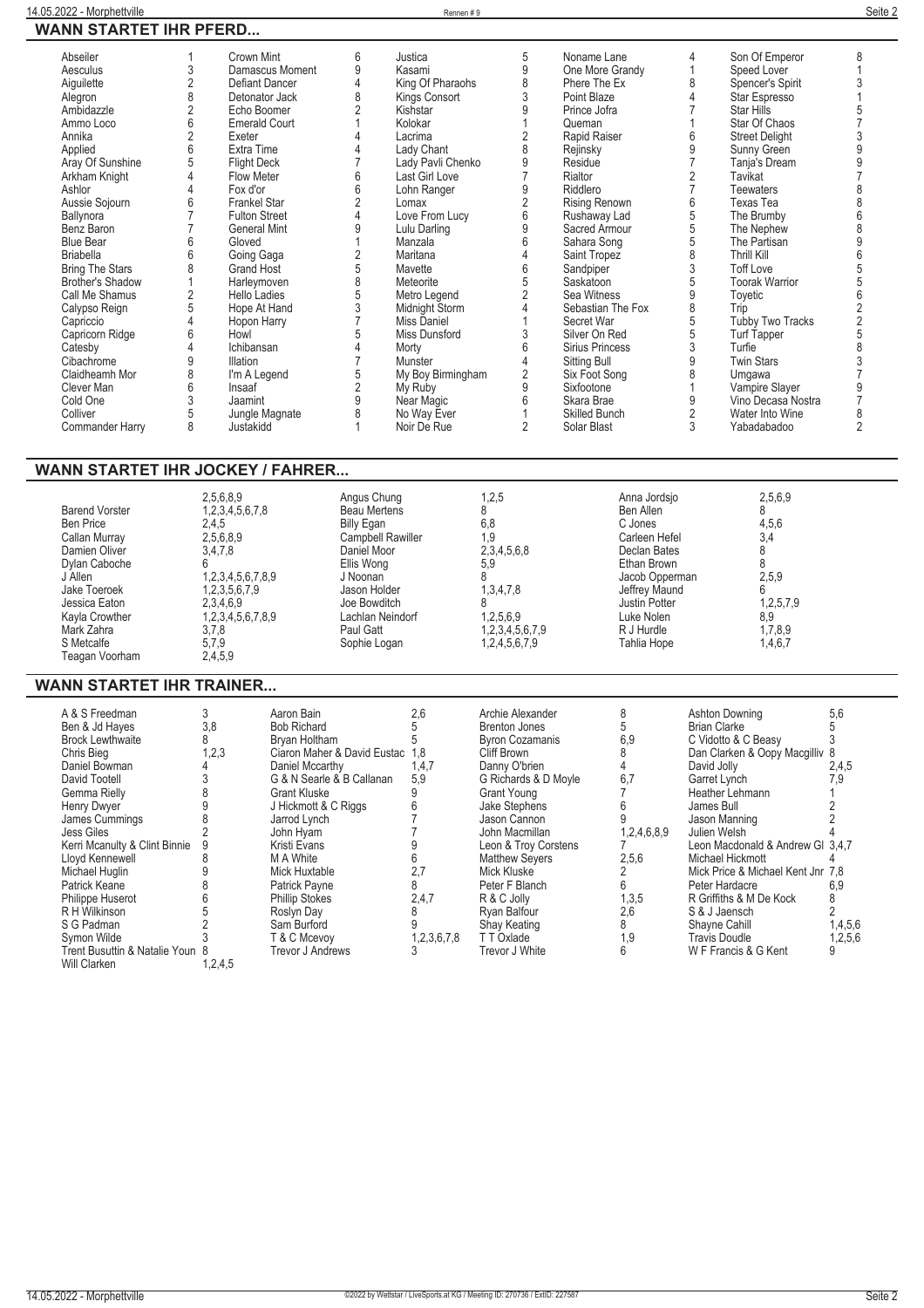|                              | 14.05.2022 - Morphettville                                                                                   | Seite 3<br>Rennen#1                                |
|------------------------------|--------------------------------------------------------------------------------------------------------------|----------------------------------------------------|
| $\boxed{G}$                  | 1000 m<br>44.750                                                                                             | The Junction<br>Rennpreis: 44.750                  |
| 04:09                        |                                                                                                              |                                                    |
| 1000                         | QPL<br><b>Sieg</b><br><b>Platz</b><br>Zwilling                                                               | Pick 2<br><b>Dreier</b><br><b>Vierer</b><br>Zweier |
| и<br>62.50                   | <b>Brother's Shadow</b><br>3j. b W (Niagara (Aus) - Guipure (Nz))<br>Trainer: Travis Doudle                  |                                                    |
| Box: 1<br>ML: 21,0           | Ø<br><b>Campbell Rawiller</b>                                                                                |                                                    |
| $\mathbf 2$                  | <b>Kolokar</b>                                                                                               |                                                    |
| 60.50                        | 3j. b W (Vadamos (Fr) - Ardere (Aus))<br>Trainer: R & C Jolly<br>۸<br>E                                      |                                                    |
| Box: 9<br>ML: 6,0            | <b>Jake Toeroek</b>                                                                                          |                                                    |
| 3<br>60.50                   | <b>No Way Ever</b><br>3j. br S (No Nay Never (Usa) - Launched (Aus)<br>Trainer: Ciaron Maher & David Eustace |                                                    |
| Box: 13<br>ML: 26,0          | J Allen<br>Queman                                                                                            |                                                    |
| 4<br>60.00<br>Box: 5         | 3j. b W (Mint Lane (Usa) - Langreen (Aus))<br>Trainer: TT Oxlade<br><b>SQ</b>                                |                                                    |
| ML: 8,0                      | <b>Justin Potter</b><br><b>Abseiler</b>                                                                      |                                                    |
| 5<br>59.50                   | 3j. ch W (Extreme Choice (Aus) - Wanted Lad<br>Trainer: Daniel Mccarthy                                      |                                                    |
| Box: 8<br>ML: 91,0           | <b>Tahlia Hope</b>                                                                                           |                                                    |
| 6<br>59.00                   | <b>Justakidd</b><br>3j. b W (Kaphero (Aus) - Don'tbreakmyheart (<br>Trainer: Shayne Cahill                   |                                                    |
| Box: 7<br>ML: 61,0           | R J Hurdle                                                                                                   |                                                    |
| 7<br>$\blacksquare$<br>59.00 | <b>Sixfootone</b><br>3j. ch H (Toronado (Ire) - Mikumi (Aus))<br>Trainer: John Macmillan<br>×                |                                                    |
| Box: 4<br>ML: 21,0           | <b>Paul Gatt</b>                                                                                             |                                                    |
| 8<br>58.50                   | <b>Speed Lover</b><br>3j. b S (Street Boss (Usa) - Amelia's Love (Au<br>Trainer: T & C Mcevoy                |                                                    |
| Box: 10<br>ML: 8,0           | <b>Barend Vorster</b>                                                                                        |                                                    |
| 9<br>58.50                   | <b>Star Espresso</b><br>3j. ch S (Star Turn (Aus) - Klatch (Aus))<br>Trainer: Chris Bieg                     |                                                    |
| Box: 11<br>ML: 41,0          | <b>Jason Holder</b><br><b>Emerald Court</b>                                                                  |                                                    |
| 57.50                        | 3j. gr/b S (Barbados (Aus) - Sareeb (Aus))<br>Trainer: Heather Lehmann                                       |                                                    |
| Box: 12<br>ML: 31,0          | <b>Lachlan Neindorf</b>                                                                                      |                                                    |
| и<br>57.00                   | <b>Gloved</b><br>3j. b S (Exceed And Excel (Aus) - Perfect Fit (<br>Trainer: Will Clarken                    |                                                    |
| Box: 6<br>ML: 8,0            | <b>Kayla Crowther</b>                                                                                        |                                                    |
| 57.00                        | <b>Miss Daniel</b><br>3j. ch S (Starcraft (Nz) - Canyoukeepasecret (<br>Trainer: R & C Jolly                 |                                                    |
| Box: 2<br>ML: 13,0           | <b>Angus Chung</b>                                                                                           |                                                    |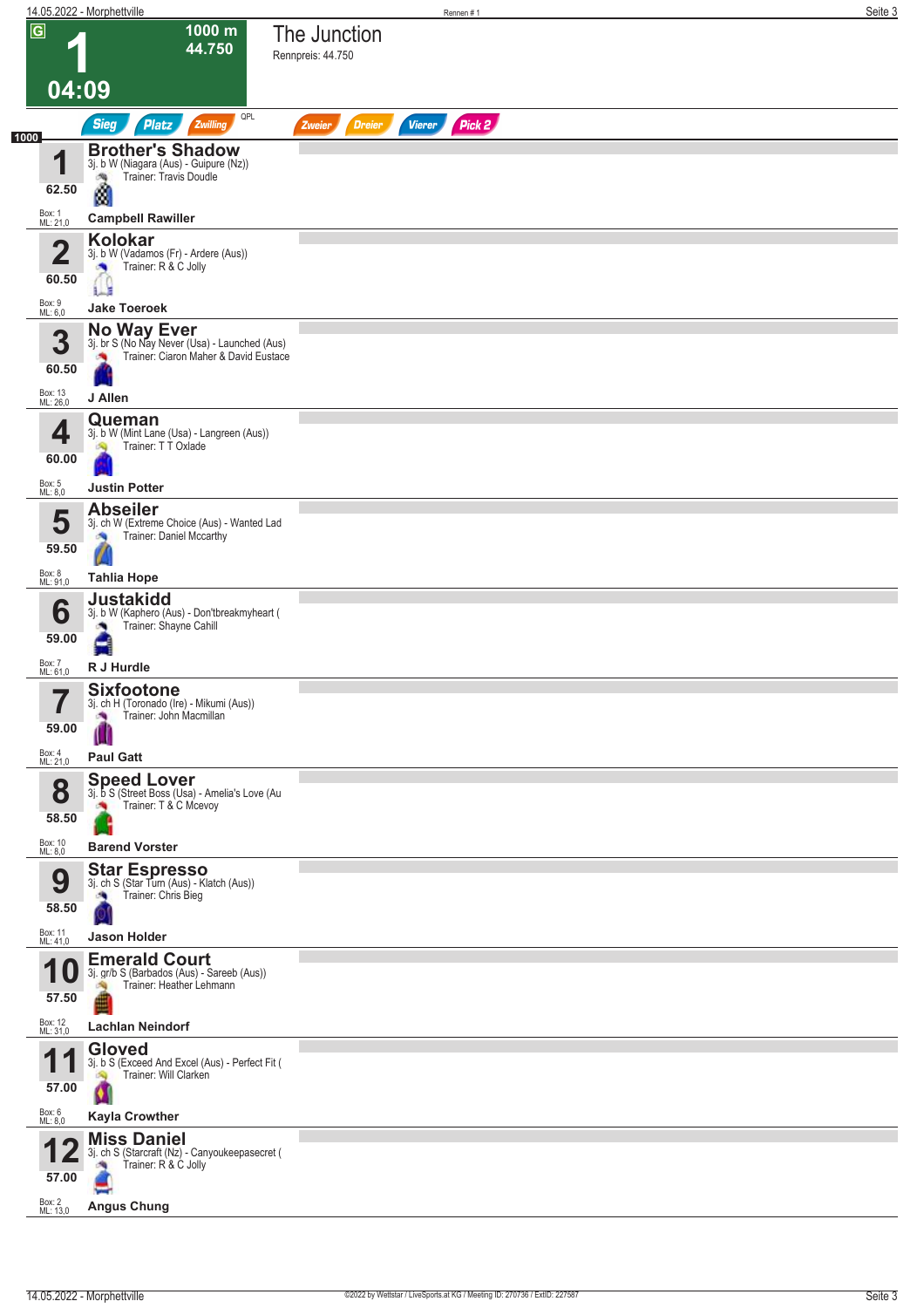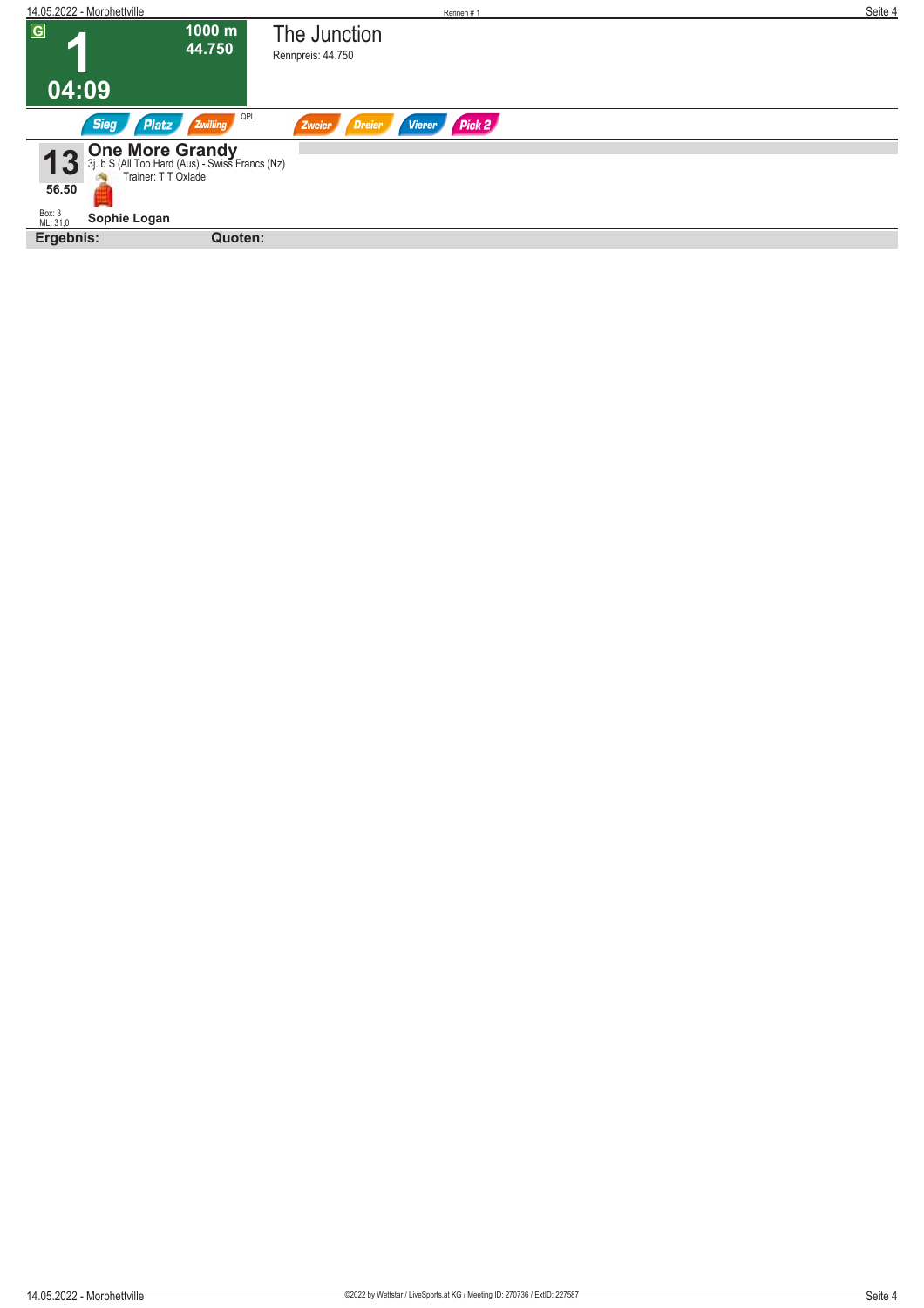|                |                              | 14.05.2022 - Morphettville                                                                             | Rennen#2                                                                | Seite 5 |
|----------------|------------------------------|--------------------------------------------------------------------------------------------------------|-------------------------------------------------------------------------|---------|
| $\overline{G}$ |                              | 1400 m<br>102.250                                                                                      | G.H. Mumm Autumn Final<br>Rennpreis: 102.250                            |         |
|                | 04:42                        |                                                                                                        |                                                                         |         |
|                |                              | QPL<br><b>Sieg</b><br>Zwilling<br><b>Platz</b>                                                         | Pick 2 Pick 2 Pick 4<br><b>Vierer</b><br><b>Dreier</b><br><b>Zweier</b> |         |
| 1400           | и                            | <b>Noir De Rue</b><br>7j. b W (Blackfriars (Aus) - Rue Des Reves (U                                    |                                                                         |         |
|                | 61.00                        | Trainer: Jason Manning<br>C                                                                            |                                                                         |         |
|                | Box: 13<br>ML: 41,0          | <b>Ben Price</b>                                                                                       |                                                                         |         |
|                | 2                            | <b>Call Me Shamus</b><br>5j. b/br W (Shamus Award (Aus) - Text'n Hurle                                 |                                                                         |         |
|                | 58.00                        | Trainer: Phillip Stokes<br>ंग्रे<br>И                                                                  |                                                                         |         |
|                | Box: 16<br>ML: 8,0           | <b>Kayla Crowther</b>                                                                                  |                                                                         |         |
|                | 3<br>56.50                   | My Boy Birmingham<br>4j. b W (Unencumbered (Aus) - Girls On Film (<br>Trainer: T & C Mcevoy            |                                                                         |         |
|                | Box: 18<br>ML: 35,0          | J Allen                                                                                                |                                                                         |         |
|                | 4<br>56.00                   | <b>Trip</b><br>5j. ch S (Good Journey (Usa) - Ellimore Brown<br>Trainer: David Jolly                   |                                                                         |         |
|                | Box: 6<br>ML: 85,0           | Sophie Logan                                                                                           |                                                                         |         |
|                | 5<br>55.00                   | <b>Aiguilette</b><br>6j. br W (Epaulette (Aus) - Cicarelli (Aus))<br>Trainer: John Macmillan           |                                                                         |         |
|                | Box: 2<br>ML: 7,0            | <b>Barend Vorster</b>                                                                                  |                                                                         |         |
|                | 6<br>54.00                   | <b>Tubby Two Tracks</b><br>5j. b S (Declaration Of War (Usa) - Wool's In F<br>Trainer: Chris Bieg<br>W |                                                                         |         |
|                | Box: 8<br>ML: 91,0           | <b>Callan Murray</b>                                                                                   |                                                                         |         |
|                | 7<br>$\blacksquare$<br>54.00 | Annika<br>5j. ch S (Toronado (Ire) - Ambika (Aus))<br>Trainer: Mick Huxtable<br>Q                      |                                                                         |         |
|                | Box: 5<br>ML: 41,0           | <b>Jake Toeroek</b>                                                                                    |                                                                         |         |
|                | 8<br>54.00                   | <b>Metro Legend</b><br>4j. b W (Redoute's Choice (Aus) - Griante (Au<br>Trainer: Aaron Bain<br>a,      |                                                                         |         |
|                | Box: 12<br>ML: 85,0          | Anna Jordsjo<br><b>Rialtor</b>                                                                         |                                                                         |         |
|                | 9<br>54.00                   | 4j. b W (Unencumbered (Aus) - Grand Canal (<br>Trainer: S G Padman                                     |                                                                         |         |
|                | Box: 4<br>ML: 21,0           | <b>Angus Chung</b><br><b>Ambidazzle</b>                                                                |                                                                         |         |
|                | и<br>U                       | 6j. br S (Ambidexter (Aus) - Forget Ima Lady (<br>Trainer: Phillip Stokes                              |                                                                         |         |
|                | 54.00<br>Box: 17<br>ML: 31,0 | ¢<br><b>Teagan Voorham</b>                                                                             |                                                                         |         |
|                |                              | Lacrima                                                                                                |                                                                         |         |
|                | 54.00                        | 5j. br S (Dark Valley (Aus) - Delphere (Aus))<br>Trainer: James Bull                                   |                                                                         |         |
|                | Box: 7<br>ML: 61,0           | Jacob Opperman                                                                                         |                                                                         |         |
|                | 54.00                        | <b>Frankel Star</b><br>6j. b W (Frankel (Gb) - Deedra (Aus))<br>Trainer: Matthew Seyers                |                                                                         |         |
|                | Box: $1$<br>ML: 14,0         | <b>Lachlan Neindorf</b>                                                                                |                                                                         |         |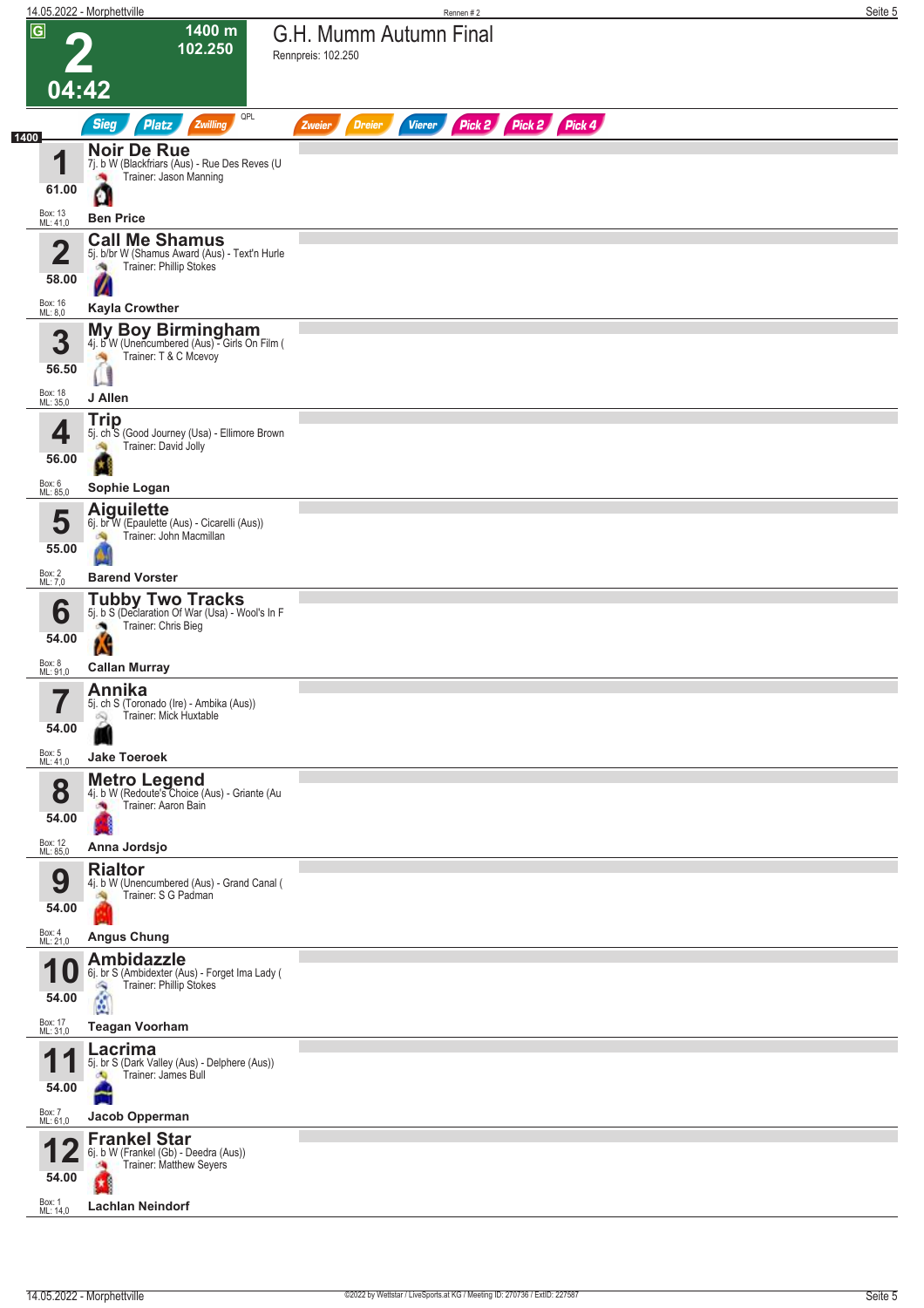|                                    | 14.05.2022 - Morphettville                                                                             | Rennen #2                                                        | Seite 6 |
|------------------------------------|--------------------------------------------------------------------------------------------------------|------------------------------------------------------------------|---------|
| $\overline{G}$<br>04:42            | 1400 m<br>102.250                                                                                      | G.H. Mumm Autumn Final<br>Rennpreis: 102.250                     |         |
|                                    | QPL<br><b>Sieg</b><br><b>Platz</b><br>Zwilling                                                         | Pick 2 Pick 2 Pick 4<br><b>Dreier</b><br><b>Vierer</b><br>Zweier |         |
| 3<br>54.00                         | <b>Insaaf</b><br>4j. b S (Pride Of Dubai (Aus) - Aneeda (Aus))<br>Trainer: Will Clarken                |                                                                  |         |
| Box: 15<br>ML: 85,0                | <b>Daniel Moor</b>                                                                                     |                                                                  |         |
| 54.00                              | Lomax<br>5j. ch W (Host (Chi) - Susie Mine (Aus))<br>Trainer: Jess Giles                               |                                                                  |         |
| Box: 3<br>ML: 31,0                 | <b>Justin Potter</b>                                                                                   |                                                                  |         |
| 15<br>54.00                        | <b>Skilled Bunch</b><br>5j. b S (Skilled (Aus) - Pick O' The Bunch (Aus<br>Trainer: S & J Jaensch<br>Ø |                                                                  |         |
| Box: 9<br>ML: 41,0                 | <b>Paul Gatt</b>                                                                                       |                                                                  |         |
| b<br>55.00<br>Box: 11<br>ML: 301,0 | Yabadabadoo<br>7j. ch W (Makfi (Gb) - Doduo (Aus))<br>Trainer: Travis Doudle                           |                                                                  |         |
| 54.00                              | <b>Echo Boomer</b><br>5j. b/br S (Duporth (Aus) - Baby Boom (Aus))<br>Trainer: Ryan Balfour            |                                                                  |         |
| Box: 14<br>ML: 91,0                |                                                                                                        |                                                                  |         |
| ( O<br>$\overline{O}$<br>54.00     | <b>Going Gaga</b><br>8j. ch W (Street Boss (Usa) - Mare Gaga (Aus)<br>Trainer: Mick Kluske             |                                                                  |         |
| Box: 10<br>ML: 91,0                | <b>Jessica Eaton</b>                                                                                   |                                                                  |         |
| Ergebnis:                          | Quoten:                                                                                                |                                                                  |         |
|                                    |                                                                                                        |                                                                  |         |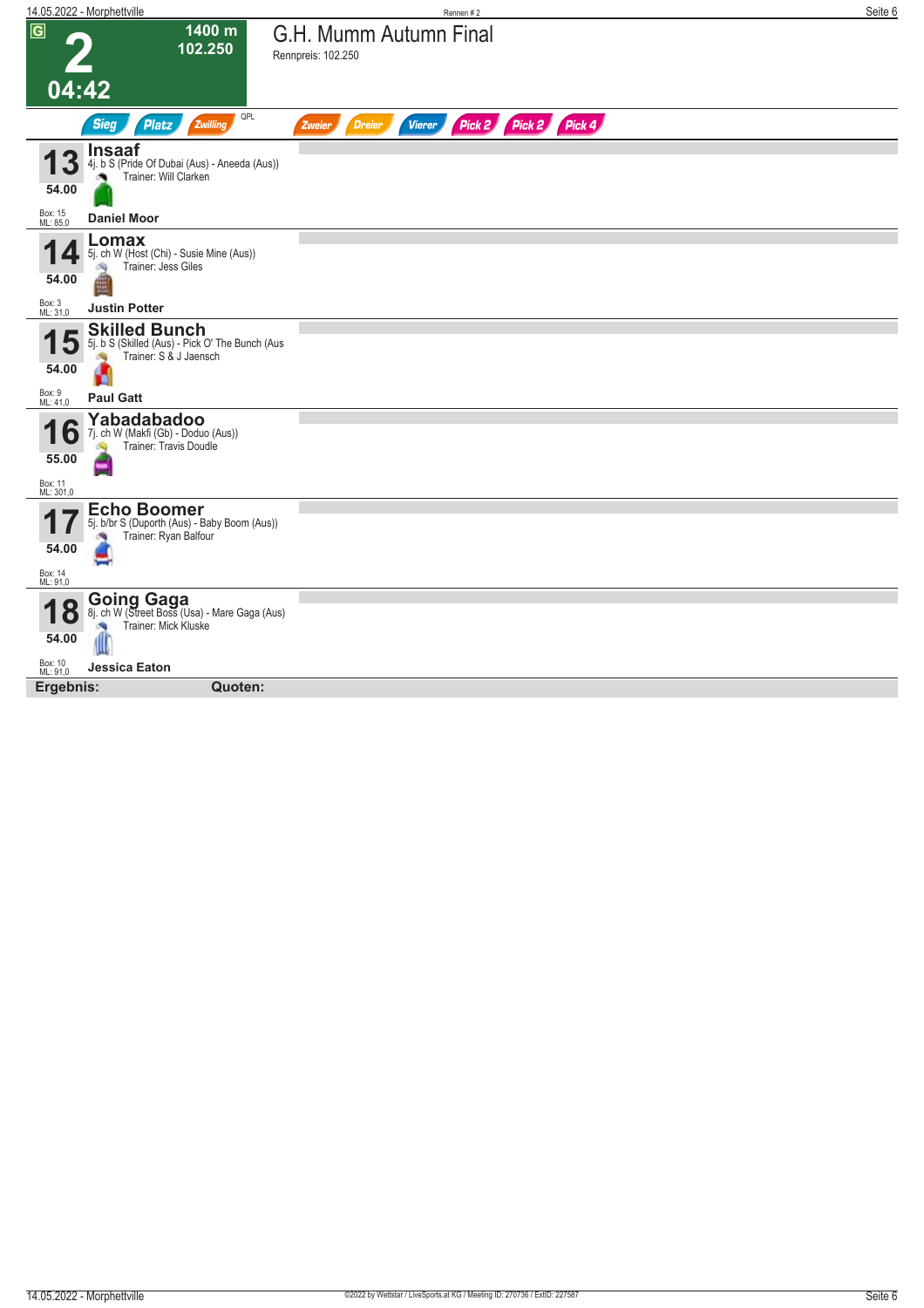|                                                    | 14.05.2022 - Morphettville                                                                                                    | Seite 7<br>Rennen #3                                             |
|----------------------------------------------------|-------------------------------------------------------------------------------------------------------------------------------|------------------------------------------------------------------|
| $\overline{G}$<br>05:18                            | 1400 m<br>127.250                                                                                                             | South Aust. Sires' Produce<br>Rennpreis: 127.250                 |
|                                                    | QPL<br><b>Sieg</b><br>Zwilling<br><b>Platz</b>                                                                                | Pick 2 Pick 2 Pick 4<br><b>Vierer</b><br><b>Dreier</b><br>Zweier |
| 1400<br>и<br>57.50<br>Box: 3<br>ML: 35,0           | <b>Twin Stars</b><br>2j. b H (Zoustar (Aus) - Pearl Star (Aus))<br>Trainer: T & C Mcevoy<br><b>Barend Vorster</b>             |                                                                  |
| $\overline{\mathbf{2}}$<br>57.50                   | <b>Kings Consort</b><br>2j. ch W (llovethiscity (Aus) - Peckish (Aus))<br>Trainer: A & S Freedman<br>o.                       |                                                                  |
| Box: 10<br>ML: 4,0                                 | <b>Mark Zahra</b>                                                                                                             |                                                                  |
| 3<br>57.50                                         | <b>Solar Blast</b><br>2j. b W (Palentino (Aus) - Gale Force Sun (Nz)<br>Trainer: R & C Jolly                                  |                                                                  |
| Box: 9<br>ML: 65,0                                 | <b>Jake Toeroek</b>                                                                                                           |                                                                  |
| 4<br>57.50                                         | <b>Spencer's Spirit</b><br>2j. b/br W (Wandjina (Aus) - Fly Higher (Aus))<br>Trainer: David Tootell                           |                                                                  |
| Box: 6<br>ML: 91,0                                 | <b>Kayla Crowther</b>                                                                                                         |                                                                  |
| 5<br>57.50<br>Box: 11<br>ML: 21,0                  | <b>Cold One</b><br>2j. ch H (Akeed Mofeed (Gb) - Blue Yonder (A<br>Trainer: C Vidotto & C Beasy<br>ø<br><b>Daniel Moor</b>    |                                                                  |
|                                                    | <b>Hope At Hand</b>                                                                                                           |                                                                  |
| 6<br>55.50                                         | 2j. ch S (Impending (Aus) - Angel Of Hope (Au<br>Trainer: Leon Macdonald & Andrew Gl                                          |                                                                  |
| Box: 4<br>ML: 11,0                                 | Jason Holder                                                                                                                  |                                                                  |
| 7<br>$\blacksquare$<br>55.50<br>Box: 8<br>ML: 44,0 | <b>Street Delight</b><br>2j. ch S (Street Boss (Usa) - Whitten's Delight<br>Trainer: Symon Wilde<br>鸬<br><b>Damien Oliver</b> |                                                                  |
|                                                    | <b>Miss Dunsford</b>                                                                                                          |                                                                  |
| 8<br>55.50                                         | 2j. ch S (Dissident (Aus) - She Chose Me (Aus<br>Trainer: Ben & Jd Hayes<br>o y<br>Z                                          |                                                                  |
| Box: 2<br>ML: 11,0                                 | J Allen                                                                                                                       |                                                                  |
| 9<br>55.50                                         | <b>Sandpiper</b><br>2j. b/br S (Rebel Raider (Aus) - Amphlett (Aus)<br>Trainer: Leon Macdonald & Andrew GI                    |                                                                  |
| Box: 7<br>ML: 31,0                                 | Jessica Eaton                                                                                                                 |                                                                  |
| 55.50                                              | <b>Sirius Princess</b><br>2j. b S (Hooked (Aus) - Cosmic Choice (Aus))<br>Trainer: Trevor J Andrews<br>确                      |                                                                  |
| Box: 1<br>ML: 91,0                                 | <b>Carleen Hefel</b>                                                                                                          |                                                                  |
| И<br>55.50                                         | <b>Aesculus</b><br>2j. ch S (Spill The Beans (Aus) - Zip Top Tezz<br>Trainer: Chris Bieg                                      |                                                                  |
| Box: 5<br>ML: 91,0                                 | <b>Paul Gatt</b>                                                                                                              |                                                                  |
| Ergebnis:                                          | Quoten:                                                                                                                       |                                                                  |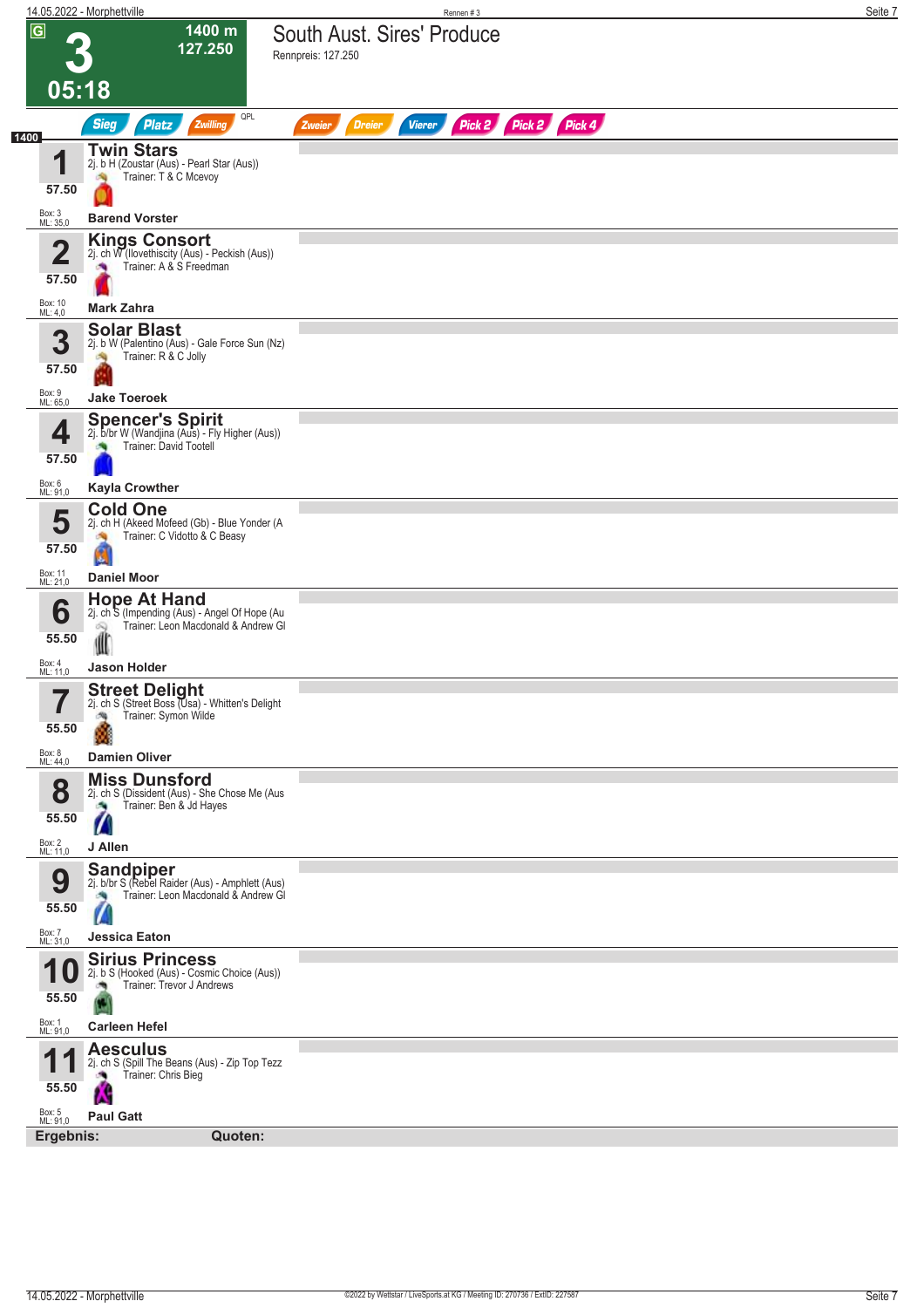|                                   | 14.05.2022 - Morphettville                                                                                                     | Rennen#4                                                         | Seite 8 |
|-----------------------------------|--------------------------------------------------------------------------------------------------------------------------------|------------------------------------------------------------------|---------|
| $\overline{G}$<br>05:53           | 1200 m<br>54.750                                                                                                               | <b>David Thomas Memorial</b><br>Rennpreis: 54.750                |         |
|                                   | QPL                                                                                                                            |                                                                  |         |
| 1200                              | <b>Sieg</b><br><b>Platz</b><br>Zwilling                                                                                        | Pick 2 Pick 2 Pick 4<br><b>Vierer</b><br><b>Dreier</b><br>Zweier |         |
| 4<br>63.50                        | <b>Defiant Dancer</b><br>5j. b W (Foxwedge (Aus) - Ennerdale (Gb))<br>Trainer: Phillip Stokes                                  |                                                                  |         |
| Box: 6<br>ML: 85,0                | <b>Ben Price</b>                                                                                                               |                                                                  |         |
| 2<br>62.00                        | Catesby<br>7j. ch W (Shamardal (Usa) - Mannington (Aus)<br>Trainer: John Macmillan                                             |                                                                  |         |
| Box: 3<br>ML: 18,0                | <b>Damien Oliver</b>                                                                                                           |                                                                  |         |
| 3<br>61.00                        | <b>Midnight Storm</b><br>8j. gr W (Clangalang (Aus) - Stellar Shamrock<br>Trainer: Leon Macdonald & Andrew Gl<br>Q<br><b>b</b> |                                                                  |         |
| Box: 7<br>ML: 95,0                | <b>Teagan Voorham</b>                                                                                                          |                                                                  |         |
| 4<br>60.50<br>Box: 8              | <b>Ashlor</b><br>8j. b W (Hard Spun (Usa) - Another Shot (Aus)<br>Trainer: Daniel Mccarthy<br>×<br><b>Tahlia Hope</b>          |                                                                  |         |
| ML: 18,0                          |                                                                                                                                |                                                                  |         |
| 5<br>60.00<br>Box: 1              | <b>Exeter</b><br>5j. b W (Fastnet Rock (Aus) - Vivacious Spirit (<br>Trainer: Danny O'brien                                    |                                                                  |         |
| ML: 65,0                          | J Allen                                                                                                                        |                                                                  |         |
| 6<br>59.00                        | <b>Maritana</b><br>6j. b W (Kuroshio (Aus) - Besant (Aus))<br>Trainer: Julien Welsh<br>瀬                                       |                                                                  |         |
|                                   | <b>Carleen Hefel</b>                                                                                                           |                                                                  |         |
| Box: 11<br>ML: 11,0               |                                                                                                                                |                                                                  |         |
| 7<br>$\blacksquare$<br>58.50      | <b>Extra Time</b><br>4j. b W (Shooting To Win (Aus) - Gwynethann<br>Trainer: Leon Macdonald & Andrew Gl<br>ôQ.<br>Æ            |                                                                  |         |
| Box: 14<br>ML: 21,0               | Jason Holder                                                                                                                   |                                                                  |         |
| 8<br>58.00<br>Box: 10<br>ML: 21,0 | <b>Arkham Knight</b><br>8j. br W (Reaan (Aus) - Cashel House (Aus))<br>Trainer: John Macmillan<br><b>Paul Gatt</b>             |                                                                  |         |
|                                   | <b>Fulton Street</b>                                                                                                           |                                                                  |         |
| 9<br>57.00                        | 7j. b/br W (Street Cry (Ire) - Original Choice (A<br>Trainer: David Jolly                                                      |                                                                  |         |
| Box: 2<br>ML: 21,0                | Sophie Logan                                                                                                                   |                                                                  |         |
| И<br>56.50                        | <b>Noname Lane</b><br>5j. br W (Shamus Award (Aus) - Sovereign Ch<br>Trainer: Will Clarken                                     |                                                                  |         |
| Box: 9<br>ML: 16,0                | <b>Kayla Crowther</b>                                                                                                          |                                                                  |         |
| 54.00                             | <b>Capriccio</b><br>4j. br S (I Am Invincible (Aus) - Lonhspresso (<br>Trainer: Daniel Bowman<br>dQ.                           |                                                                  |         |
| Box: 12<br>ML: 48,0               | <b>Daniel Moor</b>                                                                                                             |                                                                  |         |
| 54.00                             | <b>Point Blaze</b><br>4j. b S (Shamus Award (Aus) - Grassfire (Aus)<br>Trainer: Shayne Cahill                                  |                                                                  |         |
| Box: 5<br>ML: 11,0                | <b>Barend Vorster</b>                                                                                                          |                                                                  |         |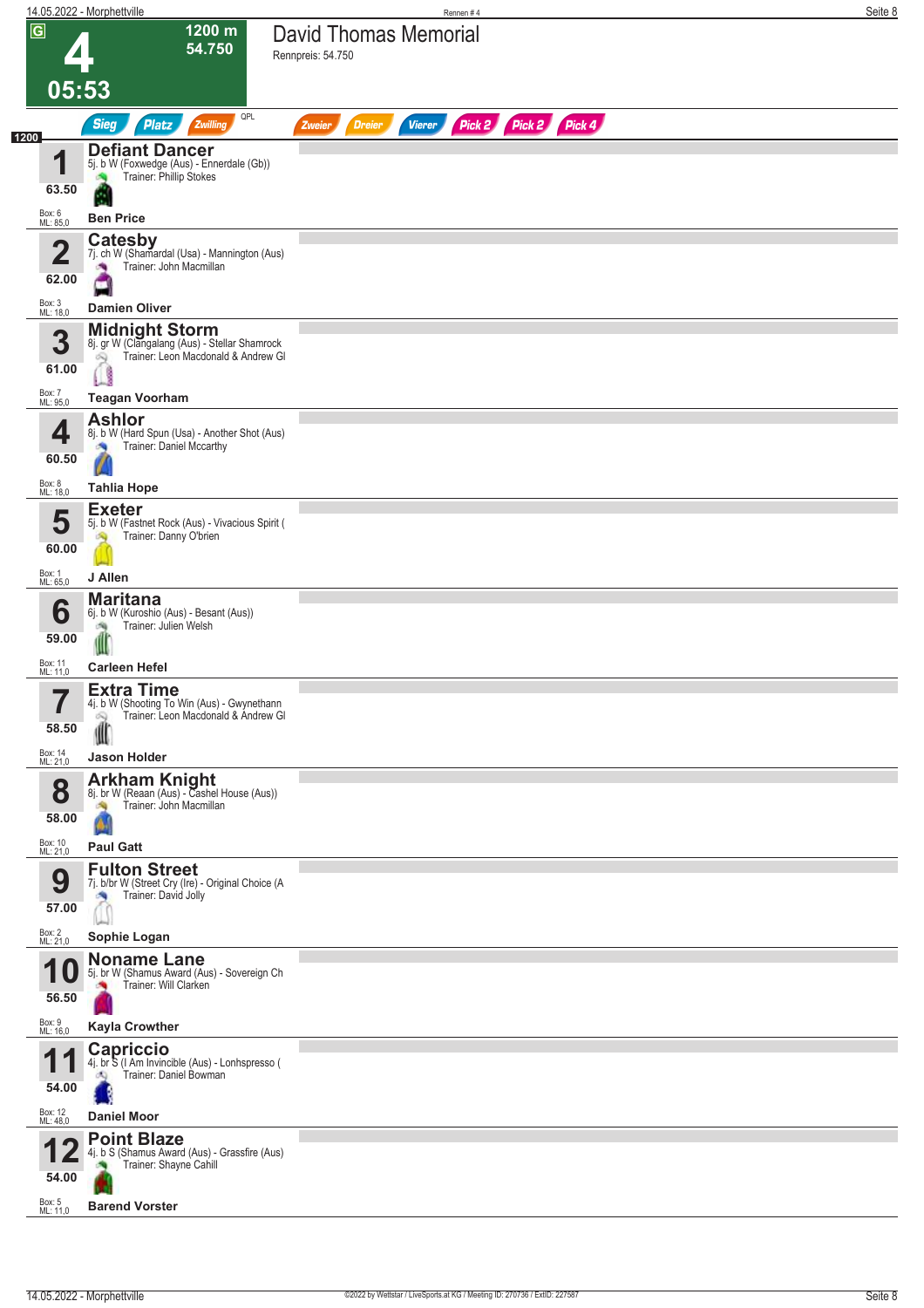| 14.05.2022 - Morphettville                                                                                         | Rennen#4                                                  | Seite 9 |
|--------------------------------------------------------------------------------------------------------------------|-----------------------------------------------------------|---------|
| $\boxed{G}$<br>1200 m<br>54.750                                                                                    | <b>David Thomas Memorial</b><br>Rennpreis: 54.750         |         |
| 05:53                                                                                                              |                                                           |         |
| QPL<br><b>Sieg</b><br><b>Platz</b><br><b>Zwilling</b>                                                              | Pick 2 Pick 2 Pick 4<br><b>Vierer</b><br>Dreier<br>Zweier |         |
| <b>Munster</b><br>5j. b W (Swiss Ace (Aus) - Kilderry (Nz))<br>Trainer: Michael Hickmott<br>54.00<br>i k e         |                                                           |         |
| Box: 4<br>ML: 12,0<br>Jessica Eaton                                                                                |                                                           |         |
| <b>Ichibansan</b><br>4j. ch W (Dissident (Aus) - Khandallah (Aus))<br>Trainer: Leon Macdonald & Andrew Gl<br>54.00 |                                                           |         |
|                                                                                                                    |                                                           |         |
| Box: 13<br>ML: 18,0<br><b>C</b> Jones                                                                              |                                                           |         |
| Ergebnis:<br>Quoten:                                                                                               |                                                           |         |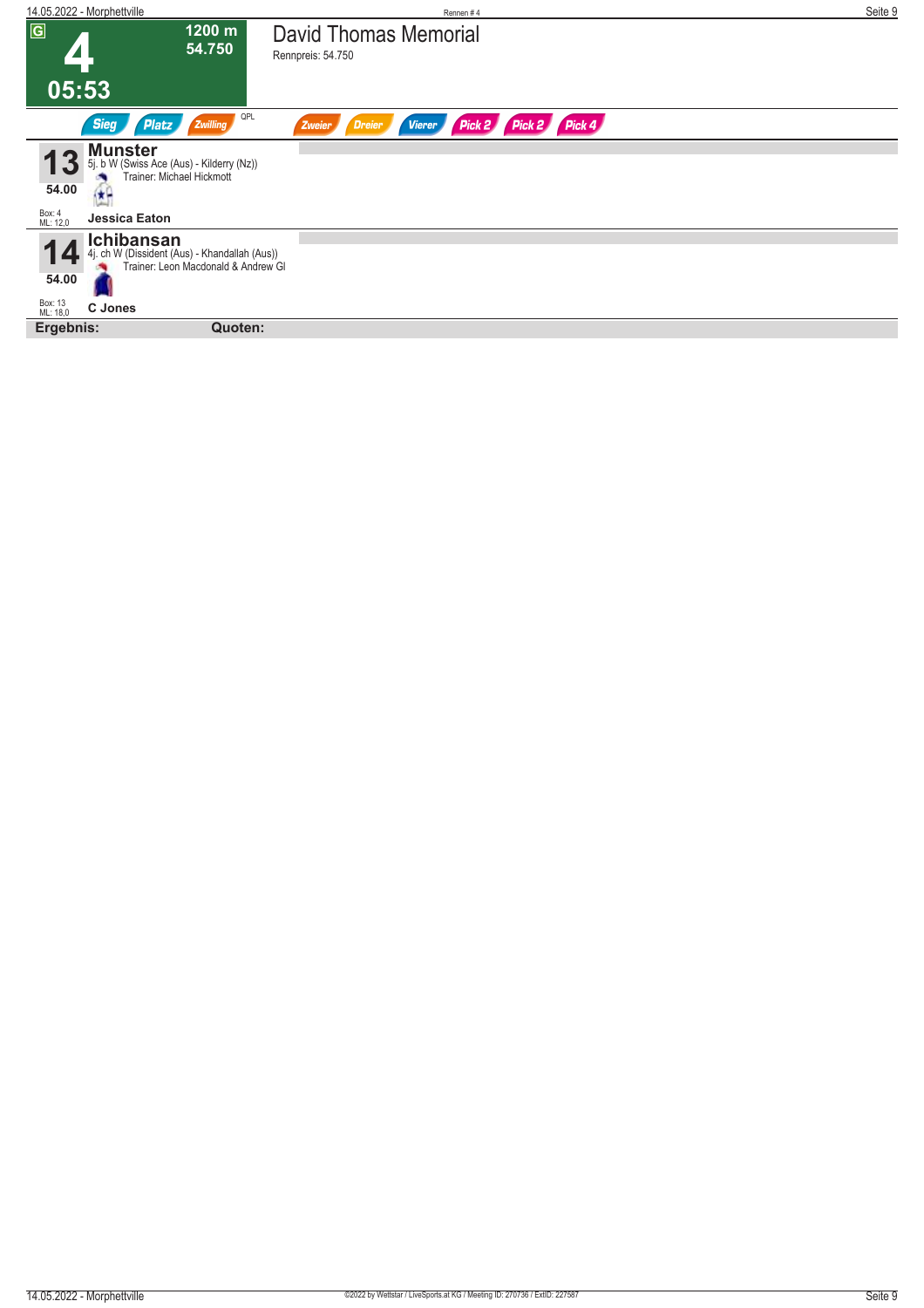|                         | 14.05.2022 - Morphettville                                                                                | Rennen#5                                                         | Seite 10 |
|-------------------------|-----------------------------------------------------------------------------------------------------------|------------------------------------------------------------------|----------|
| $\overline{G}$<br>06:28 | 1100 m<br>102.250                                                                                         | <b>Grand Syndicates</b><br>Rennpreis: 102.250                    |          |
| 1100                    | QPL<br><b>Sieg</b><br><b>Platz</b><br>Zwilling                                                            | Pick 2 Pick 2 Pick 4<br><b>Dreier</b><br><b>Vierer</b><br>Zweier |          |
| 4<br>60.00              | <b>Calypso Reign</b><br>5j. gr/ch W (Barbados (Aus) - Rainbird Blue (A<br>Trainer: David Jolly<br>÷,<br>× |                                                                  |          |
| Box: 5<br>ML: 4,0       | <b>Kayla Crowther</b>                                                                                     |                                                                  |          |
| $\overline{2}$<br>57.50 | <b>Toff Love</b><br>6j. b W (Toorak Toff (Aus) - Love Somebody (<br>Trainer: David Jolly                  |                                                                  |          |
| Box: 4<br>ML: 9,0       | <b>Lachlan Neindorf</b>                                                                                   |                                                                  |          |
| 3<br>56.50              | <b>Meteorite</b><br>5j. b W (Deep Field (Aus) - Draw Forward (Aus<br>Trainer: Will Clarken                |                                                                  |          |
| Box: 9<br>ML: 55,0      | J Allen                                                                                                   |                                                                  |          |
| 4<br>54.50              | <b>Silver On Red</b><br>5j. gr/ch W (Barbados (Aus) - Hot Diamond (A<br>Trainer: David Jolly<br>Ŵ         |                                                                  |          |
| Box: 10<br>ML: 11,0     | Sophie Logan                                                                                              |                                                                  |          |
| 5<br>54.00              | <b>Howl</b><br>4j. ch W (Host (Chi) - Wise As An Owl (Aus))<br>Trainer: David Jolly                       |                                                                  |          |
| Box: 13<br>ML: 75,0     | <b>Paul Gatt</b>                                                                                          |                                                                  |          |
| 6<br>54.00              | <b>Aray Of Sunshine</b><br>6j. gr S (Ambidexter (Aus) - Arayofgrey (Aus))<br>Trainer: R H Wilkinson<br>啕  |                                                                  |          |
| Box: 6<br>ML: 31,0      | <b>Callan Murray</b>                                                                                      |                                                                  |          |
| $\rightarrow$<br>54.00  | <b>Saskatoon</b><br>3j. b W (Star Turn (Aus) - Berry Delicious (Aus<br>Trainer: R & C Jolly               |                                                                  |          |
| Box: 14<br>ML: 11,0     | <b>Jake Toeroek</b>                                                                                       |                                                                  |          |
| 8<br>54.00              | <b>Justica</b><br>5j. b S (Barbados (Aus) - Mega Queen (Aus))<br>Trainer: Brian Clarke                    |                                                                  |          |
| Box: 8<br>ML: 41,0      | C Jones                                                                                                   |                                                                  |          |
| 9<br>54.00              | I'm A Legend<br>7j. br W (Nicconi (Aus) - Is Amazing (Aus))<br>Trainer: Ashton Downing                    |                                                                  |          |
| Box: 16<br>ML: 91,0     | Jacob Opperman                                                                                            |                                                                  |          |
| 1<br>U<br>54.00         | <b>Hello Ladies</b><br>4j. b/br W (Anacheeva (Aus) - Hello Boys (Aus<br>Trainer: Shayne Cahill            |                                                                  |          |
| Box: 18<br>ML: 19,0     | <b>Barend Vorster</b>                                                                                     |                                                                  |          |
| и<br>54.00              | <b>Rushaway Lad</b><br>3j. gr/ch W (Barbados (Aus) - Delaway Brom (<br>Trainer: Travis Doudle<br>Ø        |                                                                  |          |
| Box: 1<br>ML: 11,0      | <b>Angus Chung</b>                                                                                        |                                                                  |          |
| 54.00                   | <b>Sacred Armour</b><br>4j. b W (Sacred Falls (Nz) - Floramour (Aus))<br>Trainer: Travis Doudle<br>đ      |                                                                  |          |
| Box: 12<br>ML: 21,0     | <b>Daniel Moor</b>                                                                                        |                                                                  |          |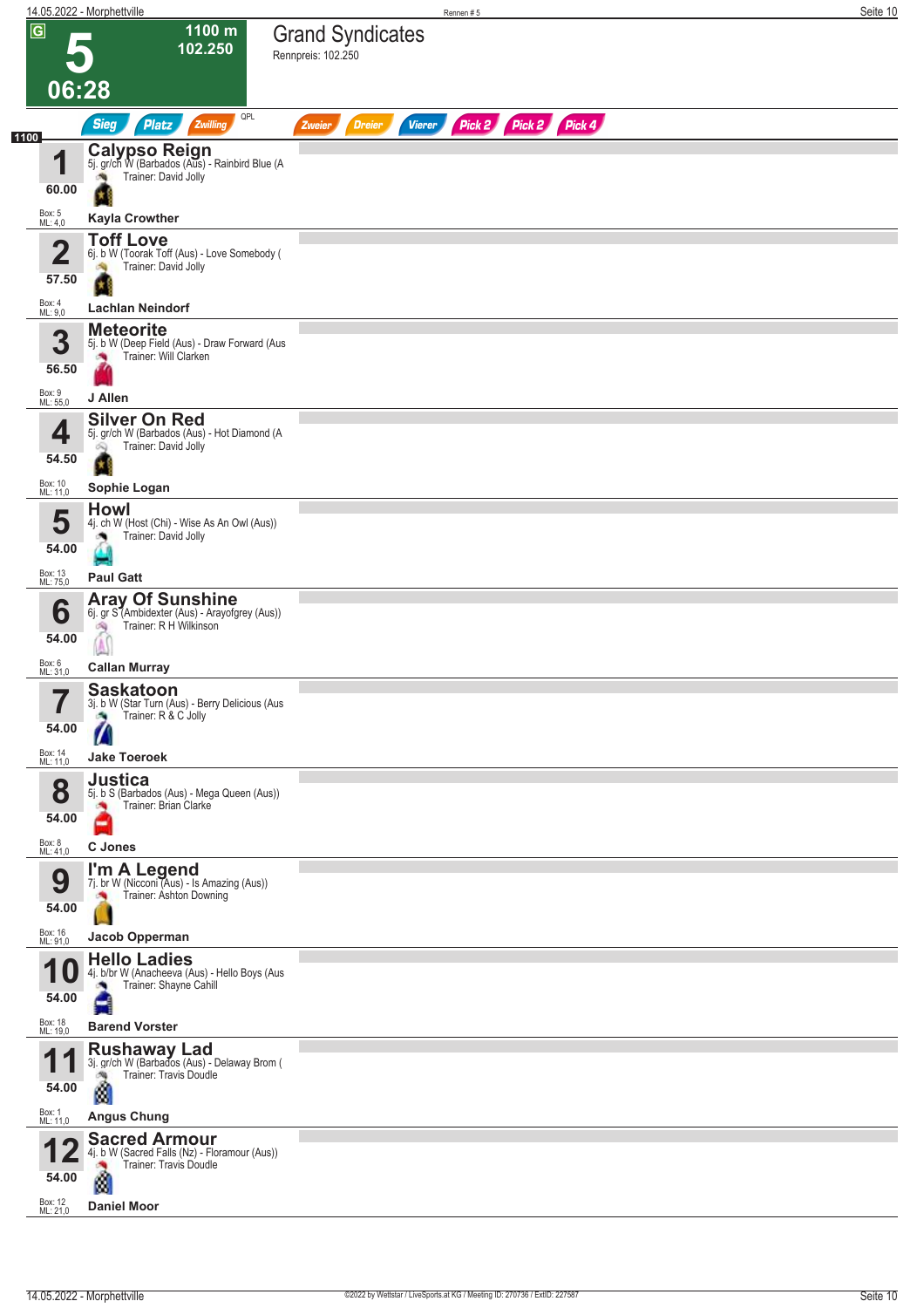|                                   | <u>14.05.2022 - Morphettville</u>                                                                     | Rennen#5                                      |                      | Seite 11 |
|-----------------------------------|-------------------------------------------------------------------------------------------------------|-----------------------------------------------|----------------------|----------|
| $\overline{G}$                    | 1100 m<br>102.250                                                                                     | <b>Grand Syndicates</b><br>Rennpreis: 102.250 |                      |          |
| 06:28                             |                                                                                                       |                                               |                      |          |
|                                   | QPL<br><b>Sieg</b><br><b>Platz</b><br>Zwilling                                                        | <b>Dreier</b><br><b>Vierer</b><br>Zweier      | Pick 2 Pick 2 Pick 4 |          |
| 3<br>54.00                        | <b>Sahara Song</b><br>4j. b/br S (Your Song (Aus) - Desert Pegasus (<br>Trainer: Bryan Holtham        |                                               |                      |          |
| Box: 2<br>ML: 61,0                | <b>S</b> Metcalfe                                                                                     |                                               |                      |          |
| 54.00                             | <b>Grand Host</b><br>4j. ch W (Host (Chi) - Miss Debra (Aus))<br>Trainer: Matthew Seyers<br>O         |                                               |                      |          |
| Box: 7<br>ML: 91,0                | <b>Ben Price</b>                                                                                      |                                               |                      |          |
| Đ<br>54.00                        | <b>Colliver</b><br>6j. b W (Bel Esprit (Aus) - Mega Miss (Aus))<br>Trainer: G & N Searle & B Callanan |                                               |                      |          |
| Box: 17<br>ML: 91,0               | <b>Ellis Wong</b>                                                                                     |                                               |                      |          |
| b<br>54.00                        | <b>Turf Tapper</b><br>8j. b W (Dream Ahead (Usa) - Chiasmus (Aus)<br>Trainer: Shayne Cahill<br>à      |                                               |                      |          |
| Box: 3<br>ML: 61,0                | <b>Justin Potter</b>                                                                                  |                                               |                      |          |
| 54.00                             | <b>Toorak Warrior</b><br>7j. b W (Toorak Toff (Aus) - Patience Well (Au<br>Trainer: Brenton Jones     |                                               |                      |          |
| Box: 15<br>ML: 91,0               | <b>Teagan Voorham</b>                                                                                 |                                               |                      |          |
| 8<br>54.00<br>Box: 19<br>ML: 91,0 | <b>Secret War</b><br>6j. b W (Atomic (Aus) - Tully Layo (Aus))<br>Trainer: G & N Searle & B Callanan  |                                               |                      |          |
|                                   |                                                                                                       |                                               |                      |          |
| 9<br>59.50                        | <b>Star Hills</b><br>7j. b W (Magnus (Aus) - Two Hills (Aus))<br>Trainer: Bob Richard                 |                                               |                      |          |
| Box: 11<br>ML: 41,0               | Anna Jordsjo                                                                                          |                                               |                      |          |
| Ergebnis:                         | Quoten:                                                                                               |                                               |                      |          |
|                                   |                                                                                                       |                                               |                      |          |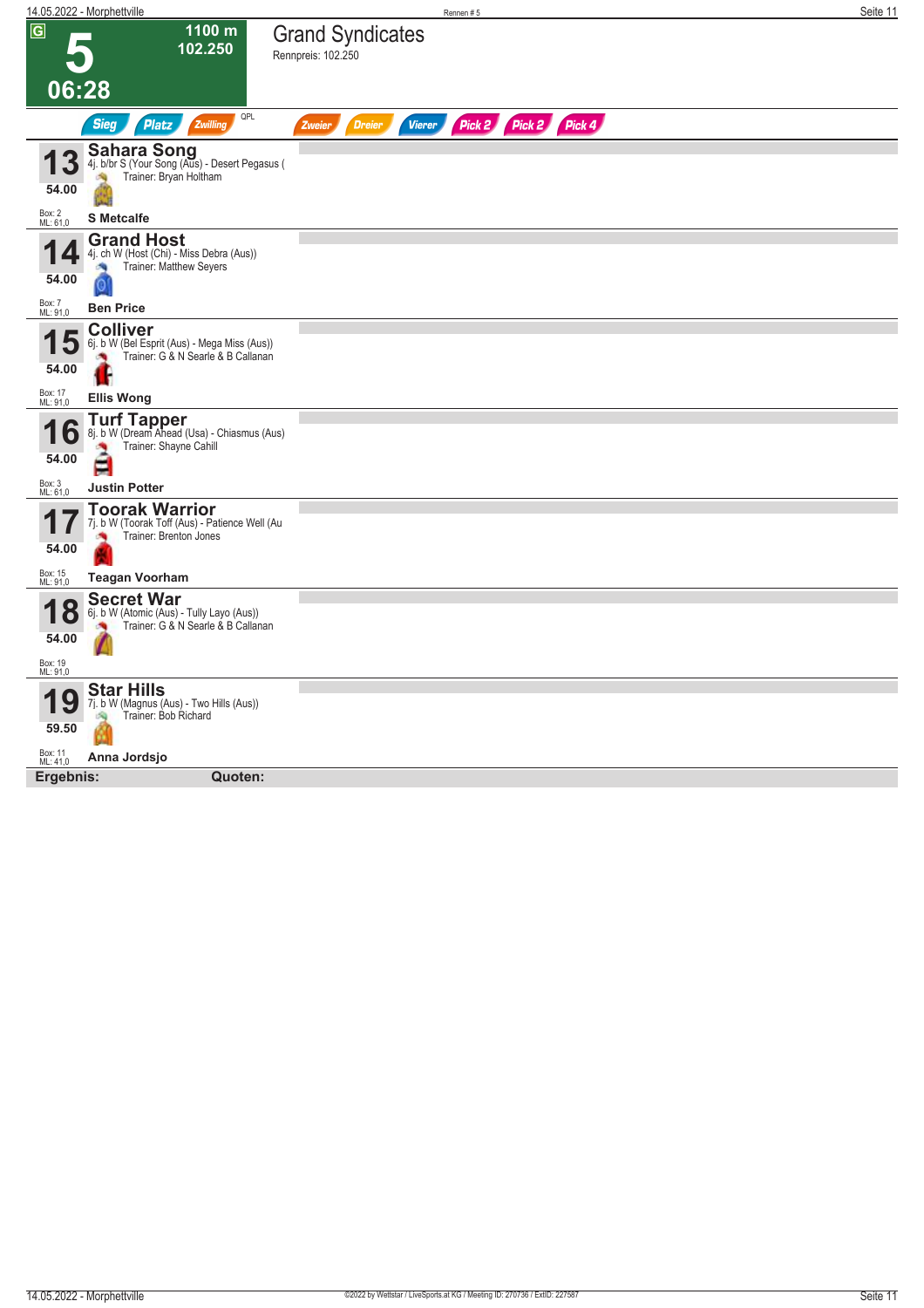|                |                              | 14.05.2022 - Morphettville                                                                                    | Rennen#6                                                         | Seite 12 |
|----------------|------------------------------|---------------------------------------------------------------------------------------------------------------|------------------------------------------------------------------|----------|
| $\overline{G}$ |                              | 1800 m<br>102.250                                                                                             | Atc Prov. Series Final<br>Rennpreis: 102.250                     |          |
|                | 07:03                        |                                                                                                               |                                                                  |          |
| 1800           |                              | QPL<br><b>Sieg</b><br>Platz<br>Zwilling                                                                       | Pick 2 Pick 2 Pick 4<br><b>Vierer</b><br><b>Dreier</b><br>Zweier |          |
|                | И<br>61.00                   | <b>Clever Man</b><br>5j. b W (Dundeel (Nz) - Pennacchio (Nz))<br>Trainer: Trevor J White<br>đ.<br>œ           |                                                                  |          |
|                | Box: 14<br>ML: 11,0          | <b>Kayla Crowther</b>                                                                                         |                                                                  |          |
|                | 2<br>57.00                   | <b>Thrill Kill</b><br>4j. b W (Stryker (Aus) - Kill Bill (Aus))<br>Trainer: Peter Hardacre<br>×,              |                                                                  |          |
|                | Box: 8<br>ML: 85,0           | J Allen                                                                                                       |                                                                  |          |
|                | 3<br>56.50                   | <b>The Brumby</b><br>4j. b W (Spirit Of Boom (Aus) - Rhiannons Girl<br>Trainer: T & C Mcevoy<br>- Sig         |                                                                  |          |
|                | Box: 9<br>ML: 75,0           | <b>Barend Vorster</b>                                                                                         |                                                                  |          |
|                | 4<br>56.00<br>Box: 2         | <b>Morty</b><br>4j. b W (Bull Point (Aus) - Daguetta (Aus))<br>Trainer: Shayne Cahill<br>$\rightarrow$        |                                                                  |          |
|                | ML: 75,0                     | <b>Billy Egan</b><br><b>Capricorn Ridge</b>                                                                   |                                                                  |          |
|                | 5<br>55.50                   | 4j. ch W (Trust In A Gust (Aus) - Enchanting W<br>Trainer: Matthew Seyers<br>×<br>$\vert 0 \vert$             |                                                                  |          |
|                | Box: 12<br>ML: 14,0          | <b>Lachlan Neindorf</b>                                                                                       |                                                                  |          |
|                | 6<br>55.50                   | <b>Rising Renown</b><br>6j. b/br W (Redwood (Gb) - Vickichristina (Nz))<br>Trainer: Travis Doudle<br>Ø        |                                                                  |          |
|                | Box: 10<br>ML: 16,0          | <b>Paul Gatt</b>                                                                                              |                                                                  |          |
|                | 7<br>ı<br>55.50              | Toyetic<br>4j. ch W (Sebring (Aus) - Polska (Aus))<br>Trainer: Aaron Bain<br>۸                                |                                                                  |          |
|                | Box: 20<br>ML: 19,0          | Anna Jordsjo                                                                                                  |                                                                  |          |
|                | 8<br>55.00                   | <b>Flow Meter</b><br>12j. br W (Danerich (Aus) - Trice Moss (Aus))<br>Trainer: J Hickmott & C Riggs<br>×<br>Ø |                                                                  |          |
|                | Box: 15<br>ML: 19,0          | <b>Jeffrey Maund</b>                                                                                          |                                                                  |          |
|                | 9<br>54.00                   | <b>Rapid Raiser</b><br>6j. b/br W (Rebel Raider (Aus) - Get Up Stand<br>Trainer: Jake Stephens                |                                                                  |          |
|                | Box: 18<br>ML: 12,0          | <b>Tahlia Hope</b>                                                                                            |                                                                  |          |
|                | и<br>54.00                   | <b>Blue Bear</b><br>9j. b W (Moscow Ballet (Ire) - True Blue Staars<br>Trainer: Byron Cozamanis               |                                                                  |          |
|                | Box: 13<br>ML: 12,0          | <b>Daniel Moor</b>                                                                                            |                                                                  |          |
|                | и<br>54.00                   | Fox d'or<br>5j. b W (Foxwedge (Aus) - Orelia (Aus))<br>Trainer: Ryan Balfour                                  |                                                                  |          |
|                | Box: 1<br>ML: 55,0           | <b>Jake Toeroek</b>                                                                                           |                                                                  |          |
|                | 54.00<br>Box: 19<br>ML: 41,0 | <b>Aussie Sojourn</b><br>5j. b S (Good Journey (Usa) - Melted (Aus))<br>Trainer: Peter F Blanch<br>C Jones    |                                                                  |          |
|                |                              |                                                                                                               |                                                                  |          |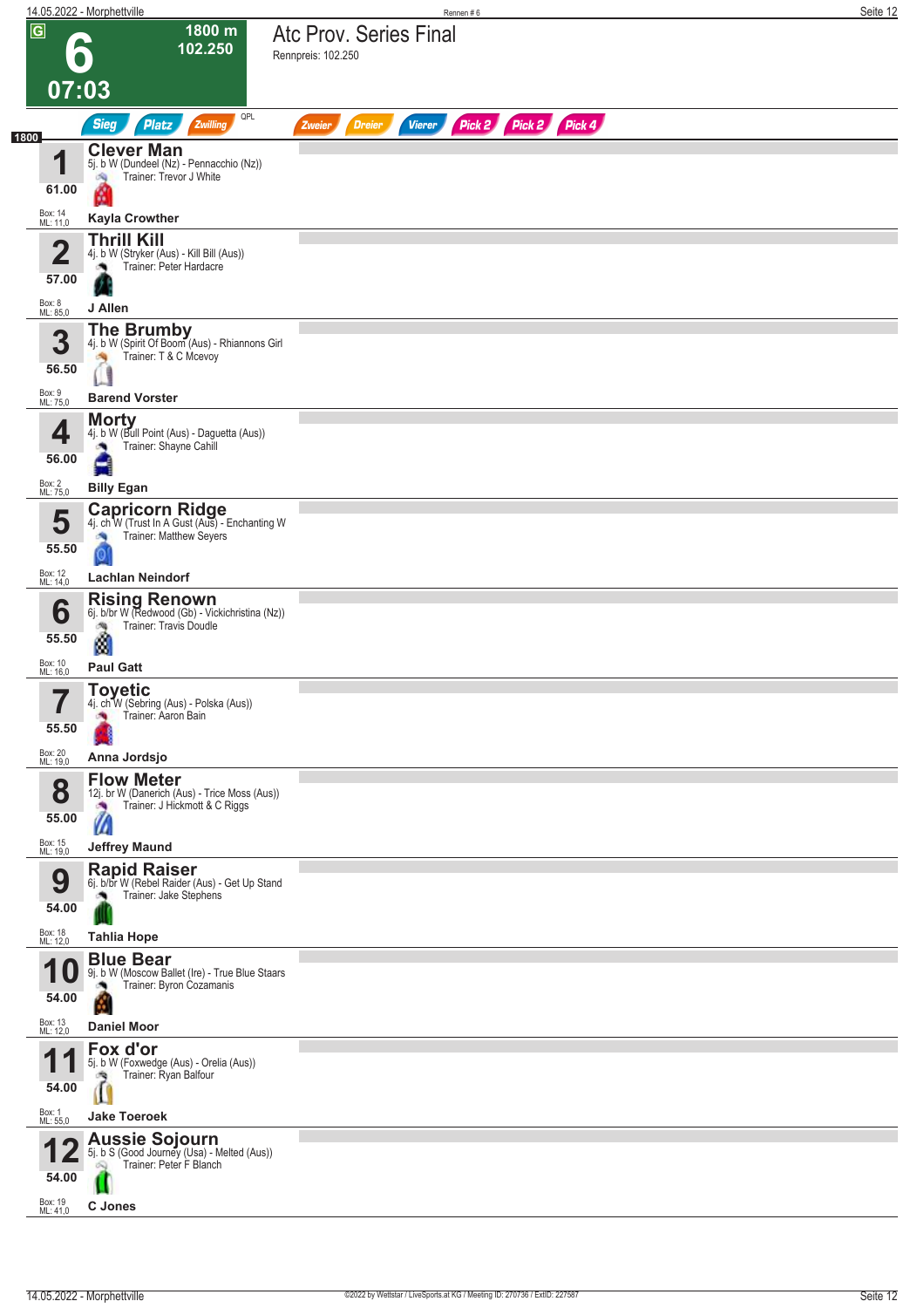|                     | 14.05.2022 - Morphettville                                                       | Rennen#6                                                         | Seite 13 |
|---------------------|----------------------------------------------------------------------------------|------------------------------------------------------------------|----------|
| $\overline{G}$      | 1800 m                                                                           | Atc Prov. Series Final                                           |          |
|                     | 102.250                                                                          | Rennpreis: 102.250                                               |          |
|                     |                                                                                  |                                                                  |          |
| 07:03               |                                                                                  |                                                                  |          |
|                     |                                                                                  |                                                                  |          |
|                     | QPL<br><b>Sieg</b><br>Platz<br>Zwilling                                          | Pick 2 Pick 2 Pick 4<br><b>Vierer</b><br><b>Dreier</b><br>Zweier |          |
|                     | <b>Ammo Loco</b>                                                                 |                                                                  |          |
|                     | 5j. b/br W (Bullet Train (Gb) - Love Buggy (Aus<br>Trainer: J Hickmott & C Riggs |                                                                  |          |
| 54.00               | à                                                                                |                                                                  |          |
| Box: 5<br>ML: 41,0  | <b>Dylan Caboche</b>                                                             |                                                                  |          |
|                     |                                                                                  |                                                                  |          |
|                     | Applied<br>6j. b W (Fastnet Rock (Aus) - Cafe Scientific (                       |                                                                  |          |
| 54.00               | Trainer: Philippe Huserot                                                        |                                                                  |          |
|                     |                                                                                  |                                                                  |          |
| Box: 7<br>ML: 91,0  | <b>Jessica Eaton</b>                                                             |                                                                  |          |
|                     | <b>Love From Lucy</b><br>5j. ch S (Ilovethiscity (Aus) - Sector (Aus))           |                                                                  |          |
|                     | Trainer: J Hickmott & C Riggs                                                    |                                                                  |          |
| 54.00               | W                                                                                |                                                                  |          |
| Box: 4<br>ML: 201,0 | <b>Callan Murray</b>                                                             |                                                                  |          |
|                     | <b>Near Magic</b>                                                                |                                                                  |          |
| O                   | 7j. br W (Reaan (Aus) - Marana Majic (Aus))<br>Trainer: M A White                |                                                                  |          |
| 54.00               | $\mathcal{U}$                                                                    |                                                                  |          |
|                     |                                                                                  |                                                                  |          |
| Box: 3<br>ML: 201,0 | Sophie Logan                                                                     |                                                                  |          |
|                     | <b>Mavette</b><br>5j. b W (Al Maher (Aus) - Tavette (Aus))                       |                                                                  |          |
|                     | Trainer: J Hickmott & C Riggs                                                    |                                                                  |          |
| 54.00               | $\mathcal{U}$                                                                    |                                                                  |          |
| Box: 6<br>ML: 91,0  |                                                                                  |                                                                  |          |
|                     | <b>Briabella</b>                                                                 |                                                                  |          |
| 1<br>8              | 4j. b S (Free Eagle (Ire) - Brindabella (Aus))<br>Trainer: John Macmillan<br>ôQ) |                                                                  |          |
| 54.00               | Ξ                                                                                |                                                                  |          |
| Box: 11             |                                                                                  |                                                                  |          |
| ML: 91,0            |                                                                                  |                                                                  |          |
| Q<br>1              | <b>Crown Mint</b><br>4j. b W (Hallowed Crown (Aus) - Wonderment                  |                                                                  |          |
| I J                 | Trainer: G Richards & D Moyle<br>Q                                               |                                                                  |          |
| 56.50               |                                                                                  |                                                                  |          |
| Box: 17<br>ML: 41,0 | <b>Jake Toeroek</b>                                                              |                                                                  |          |
|                     | <b>Manzala</b>                                                                   |                                                                  |          |
|                     | 6j. ch W (Poet's Voice (Gb) - El Mansura (Aus)<br>Trainer: Ashton Downing        |                                                                  |          |
| 55.50               |                                                                                  |                                                                  |          |
| Box: 16<br>ML: 71,0 |                                                                                  |                                                                  |          |
| Ergebnis:           | Quoten:                                                                          |                                                                  |          |
|                     |                                                                                  |                                                                  |          |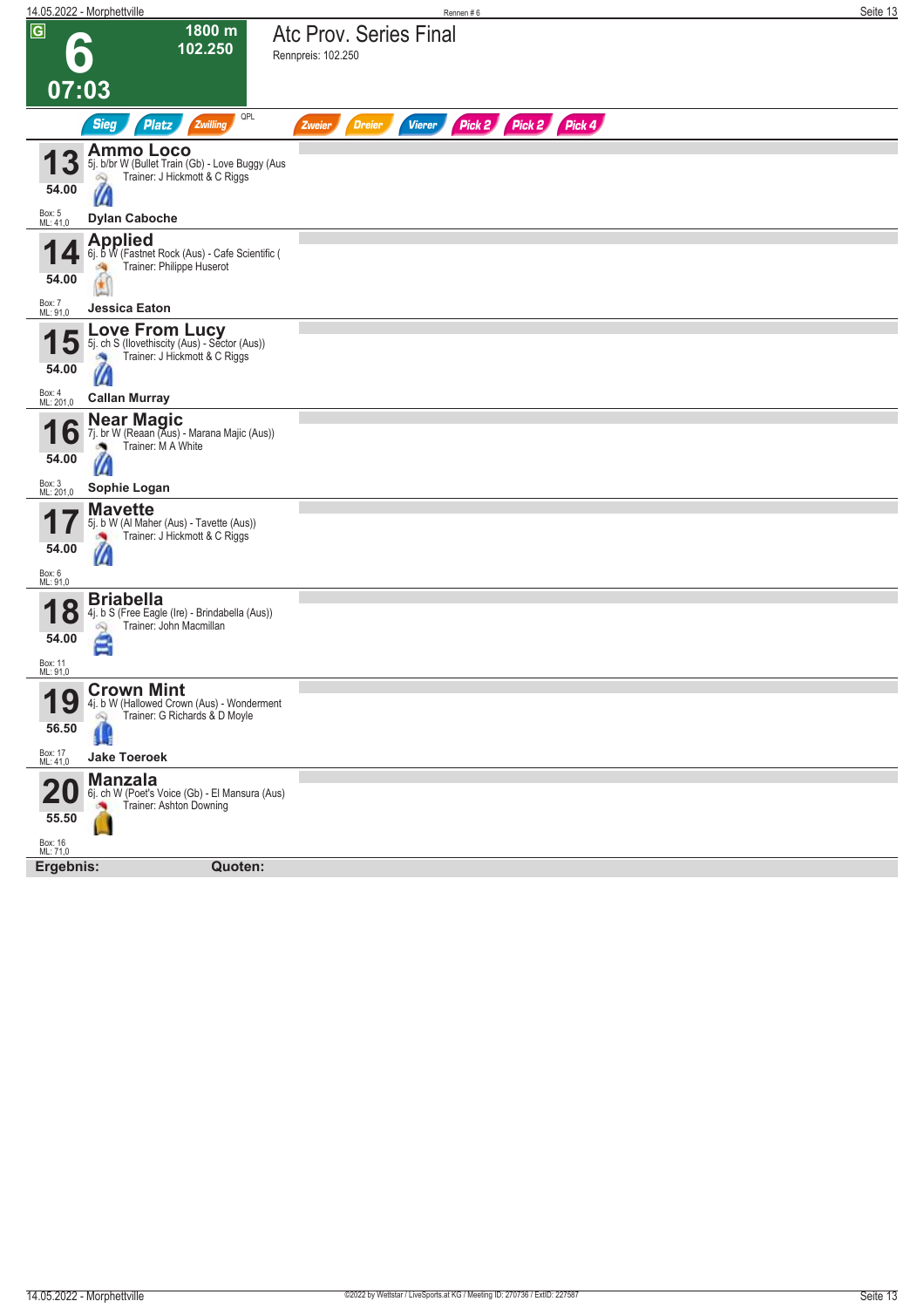|                                  | 14.05.2022 - Morphettville                                                                                                     | Rennen#7                                                                | Seite 14 |
|----------------------------------|--------------------------------------------------------------------------------------------------------------------------------|-------------------------------------------------------------------------|----------|
| $\overline{G}$                   | 1600 m<br>107.250<br>[07:42]                                                                                                   | <b>Adelaide Galvanising Guineas</b><br>Rennpreis: 107.250               |          |
|                                  | QPL<br><b>Sieg</b><br>Platz<br>Zwilling                                                                                        | Pick 2 Pick 2 Pick 3 Pick 4<br><b>Vierer</b><br><b>Dreier</b><br>Zweier |          |
| 1600<br>4<br>57.50               | <b>Illation</b><br>3j. b H (So You Think (Nz) - Pontiana (Aus))<br>Trainer: Mick Price & Michael Kent Jnr<br><b>Mark Zahra</b> |                                                                         |          |
| Box: 3<br>ML: 135,0              |                                                                                                                                |                                                                         |          |
| 2<br>57.50                       | <b>Umgawa</b><br>3j. b W (Shamus Award (Aus) - Express Centr<br>Trainer: Leon & Troy Corstens<br>询<br>M                        |                                                                         |          |
| Box: 9<br>ML: 95,0               | <b>Damien Oliver</b>                                                                                                           |                                                                         |          |
| 3<br>57.50<br>Box: 1<br>ML: 16,0 | <b>Riddlero</b><br>3j. b W (Bon Hoffa (Aus) - Strimeni (Aus))<br>Trainer: Daniel Mccarthy<br>Q<br><b>Tahlia Hope</b>           |                                                                         |          |
|                                  | <b>Hopon Harry</b>                                                                                                             |                                                                         |          |
| 4<br>57.50<br>Box: 5             | 3j. b W (Rebel Raider (Aus) - Languid (Aus))<br>Trainer: Leon Macdonald & Andrew GI                                            |                                                                         |          |
| ML: 31,0                         | <b>Jason Holder</b><br><b>Residue</b>                                                                                          |                                                                         |          |
| 5<br>57.50                       | 3j. ch W (Shooting To Win (Aus) - Amalgamat<br>Trainer: Mick Huxtable<br>Q                                                     |                                                                         |          |
| Box: 4<br>ML: 41,0               | <b>Paul Gatt</b>                                                                                                               |                                                                         |          |
| 6<br>57.50                       | <b>Tavikat</b><br>3j. b W (Tavistock (Nz) - Tiz Kate (Nz))<br>Trainer: John Hyam<br>зą<br>ø                                    |                                                                         |          |
| Box: 13<br>ML: 61,0              | R J Hurdle                                                                                                                     |                                                                         |          |
| 7<br>H<br>57.50                  | <b>Benz Baron</b><br>3j. ch W (Written Tycoon (Aus) - Prostar (Aus))<br>Trainer: Grant Young<br>Q                              |                                                                         |          |
| Box: 11<br>ML: 61,0              | <b>S</b> Metcalfe                                                                                                              |                                                                         |          |
| 8<br>57.50                       | <b>Prince Jofra</b><br>3j. gr/b W (Barbados (Aus) - The Bend (Nz))<br>Trainer: Garret Lynch<br>■                               |                                                                         |          |
| Box: 10<br>ML: 201,0             | <b>Justin Potter</b>                                                                                                           |                                                                         |          |
| 9<br>57.50                       | <b>Flight Deck</b><br>3j. br W (Belardo (Ire) - Line Of Flight (Aus))<br>Trainer: G Richards & D Moyle<br>Ŵ                    |                                                                         |          |
| Box: 6<br>ML: 201,0              | <b>Jake Toeroek</b>                                                                                                            |                                                                         |          |
| 57.50                            | <b>Vino Decasa Nostra</b><br>3j. b H (Burgundy (Nz) - Arcade (Nz))<br>Trainer: Jarrod Lynch<br>d O                             |                                                                         |          |
| Box: 12<br>ML: 201,0             | Sophie Logan                                                                                                                   |                                                                         |          |
| 55.50                            | <b>Star Of Chaos</b><br>3j. b S (Zoustar (Aus) - Mischief N Mayhem (G<br>Trainer: T & C Mcevoy                                 |                                                                         |          |
| Box: 2<br>ML: 95,0               | J Allen                                                                                                                        |                                                                         |          |
| 55.50                            | <b>Last Girl Love</b><br>3j. b S (Snitzel (Aus) - De Lago Mist (Aus))<br>Trainer: T & C Mcevoy                                 |                                                                         |          |
| Box: 8<br>ML: 21,0               | <b>Barend Vorster</b>                                                                                                          |                                                                         |          |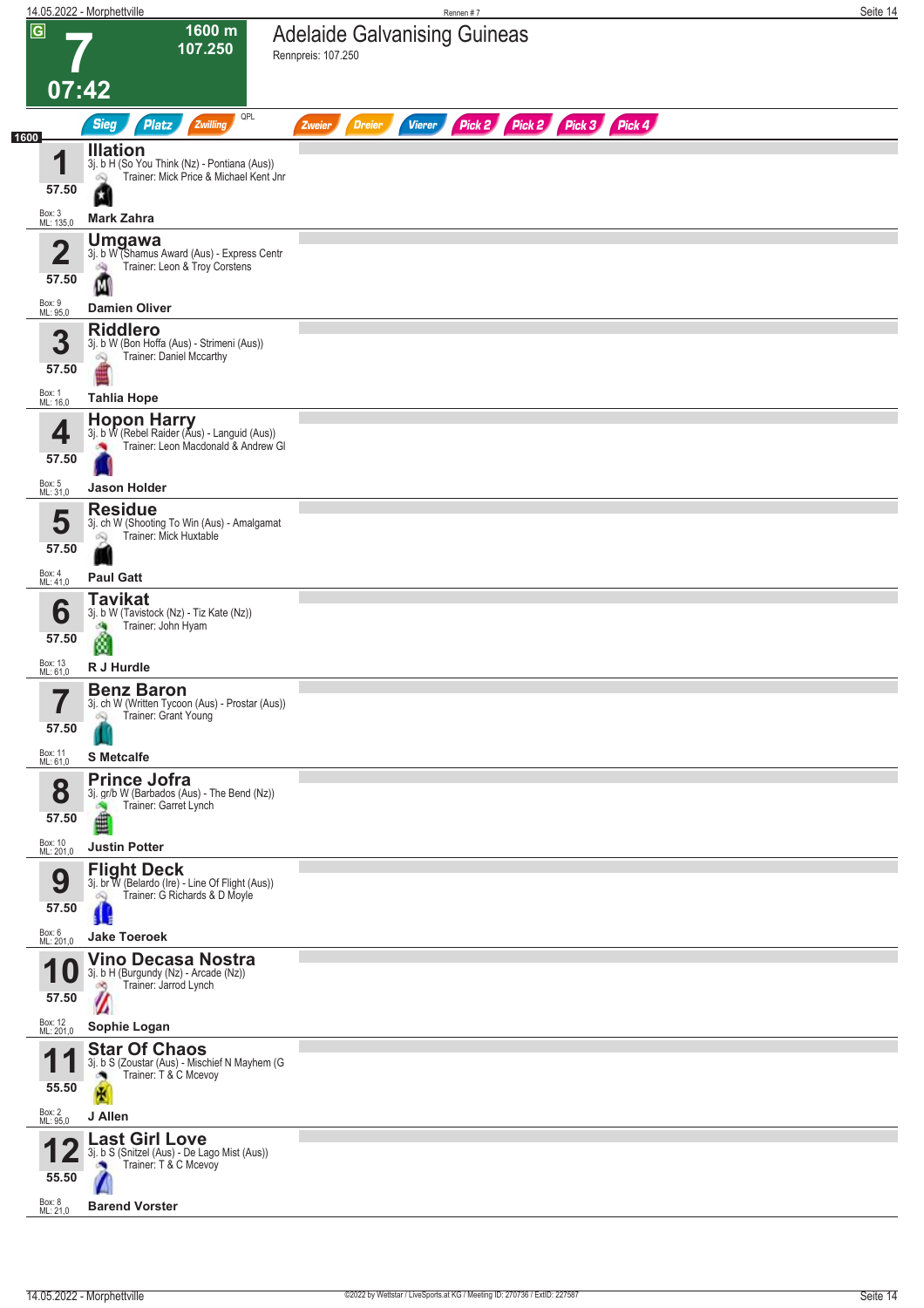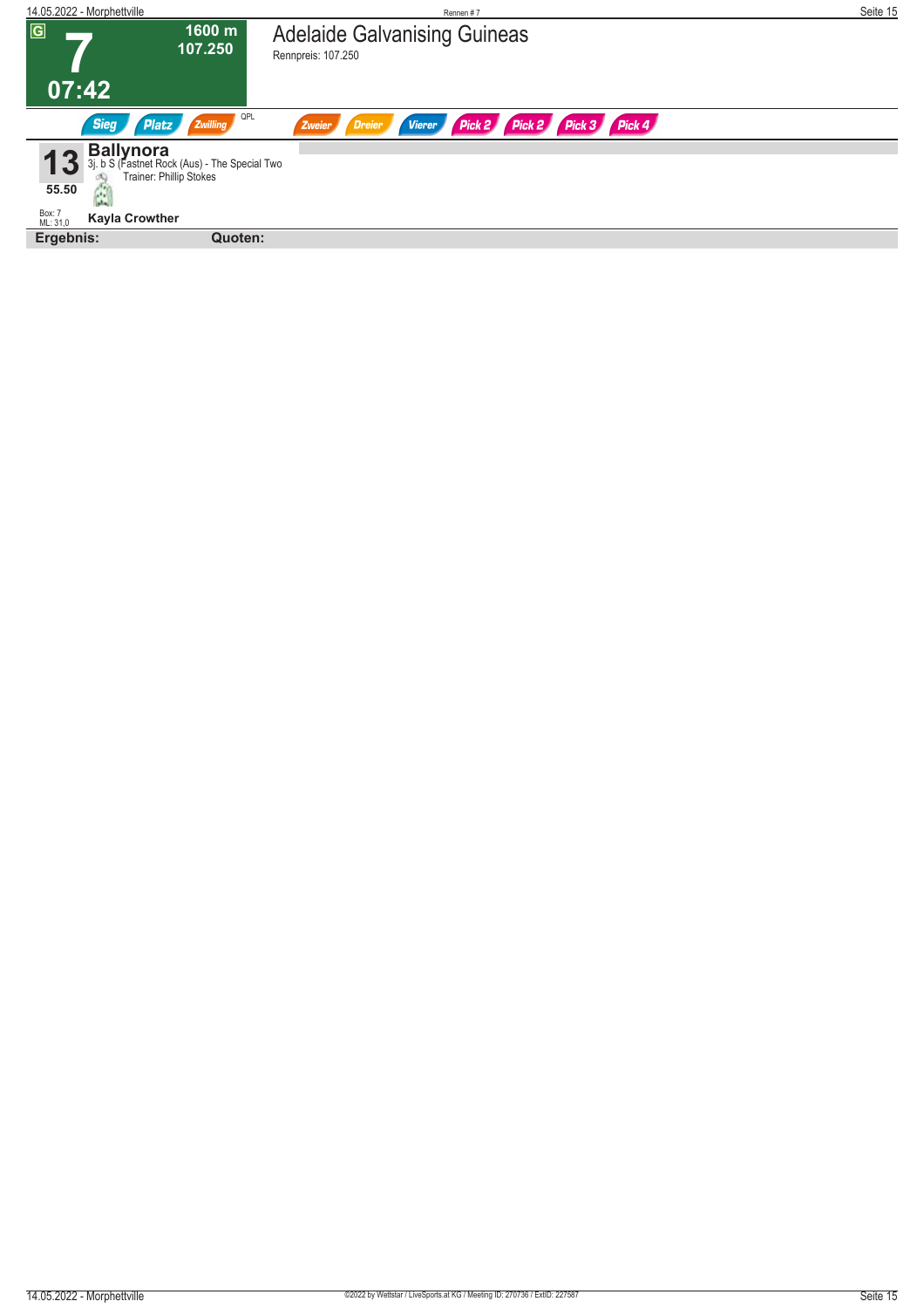|                         | 14.05.2022 - Morphettville                                                                                         | Rennen #8                                                               | Seite 16 |
|-------------------------|--------------------------------------------------------------------------------------------------------------------|-------------------------------------------------------------------------|----------|
| $\overline{\mathbf{G}}$ | 2500 m<br>502.250                                                                                                  | <b>Thomas Farms South Aust. Derby</b><br>Rennpreis: 502.250             |          |
|                         | 08:24                                                                                                              |                                                                         |          |
| 2500                    | QPL<br><b>Sieg</b><br>Platz<br>Zwilling                                                                            | Pick 2 Pick 2 Pick 3 Pick 4<br><b>Vierer</b><br><b>Dreier</b><br>Zweier |          |
| И<br>56.50              | <b>Alegron</b><br>3j. br W (Teofilo (Ire) - Alegria (Aus))<br>Trainer: James Cummings                              |                                                                         |          |
| Box: 3<br>ML: 31,0      | <b>Damien Oliver</b>                                                                                               |                                                                         |          |
| 2<br>56.50              | <b>Teewaters</b><br>3j. b W (Dundeel (Nz) - My Girl Lil (Aus))<br>Trainer: Archie Alexander                        |                                                                         |          |
| Box: 1<br>ML: 31,0      | <b>Declan Bates</b>                                                                                                |                                                                         |          |
| 3<br>56.50              | <b>Jungle Magnate</b><br>3j. b W (Tarzino (Nz) - The Love Of Money (Au<br>Trainer: Mick Price & Michael Kent Jnr   |                                                                         |          |
| Box: 12<br>ML: 9,0      | <b>Mark Zahra</b><br><b>Commander Harry</b>                                                                        |                                                                         |          |
| 4<br>56.50              | 3j. gr/br W (Reliable Man (Gb) - Our Josephina<br>Trainer: Trent Busuttin & Natalie Young<br>зą,<br>d.             |                                                                         |          |
| Box: 8<br>ML: 21,0      | <b>Daniel Moor</b>                                                                                                 |                                                                         |          |
| 5<br>56.50              | <b>Harleymoven</b><br>3j. b W (Foxwedge (Aus) - Inishmore (Aus))<br>Trainer: Dan Clarken & Oopy Macgillivr         |                                                                         |          |
| Box: 11<br>ML: 85,0     | R J Hurdle                                                                                                         |                                                                         |          |
| 6<br>56.50              | <b>Detonator Jack</b><br>3j. br W (Jakkalberry (Ire) - Red Delicious (Nz)<br>Trainer: Ciaron Maher & David Eustace |                                                                         |          |
| Box: 15<br>ML: 55,0     | J Allen                                                                                                            |                                                                         |          |
| 7<br>ı<br>56.50         | <b>The Nephew</b><br>3j. b W (Wordsmith (Aus) - Husson's Kiss (Aus<br>Trainer: Patrick Payne<br>×                  |                                                                         |          |
| Box: 4<br>ML: 21,0      | <b>Billy Egan</b>                                                                                                  |                                                                         |          |
| 8<br>56.50              | Son Of Emperor<br>3j. b H (So You Think (Nz) - Fill The Page (Au<br>Trainer: Mick Price & Michael Kent Jnr         |                                                                         |          |
| Box: 19<br>ML: 21,0     | <b>Jason Holder</b><br><b>Saint Tropez</b>                                                                         |                                                                         |          |
| 9<br>56.50              | 3j. b H (Not A Single Doubt (Aus) - Ihtsatune (<br>Trainer: Lloyd Kennewell                                        |                                                                         |          |
| Box: 17<br>ML: 31,0     | <b>Beau Mertens</b>                                                                                                |                                                                         |          |
| 56.50                   | <b>Water Into Wine</b><br>3j. b W (Sir Prancealot (Ire) - God's Child (Aus<br>Trainer: T & C Mcevoy                |                                                                         |          |
| Box: 7<br>ML: 31,0      | <b>Barend Vorster</b>                                                                                              |                                                                         |          |
| И<br>56.50              | <b>Yaphet</b><br>3j. gr/bl W (Blackfriars (Aus) - Snacking (Aus))<br>Trainer: Cliff Brown<br>A<br>لمقرا            |                                                                         |          |
| Box: 13<br>ML: 15,0     | <b>Ben Allen</b>                                                                                                   |                                                                         |          |
| 56.50                   | <b>King Of Pharaohs</b><br>3j. b W (American Pharoah (Usa) - Miss With<br>Trainer: Roslyn Day                      |                                                                         |          |
| Box: 16<br>ML: 41,0     | <b>Callan Murray</b>                                                                                               |                                                                         |          |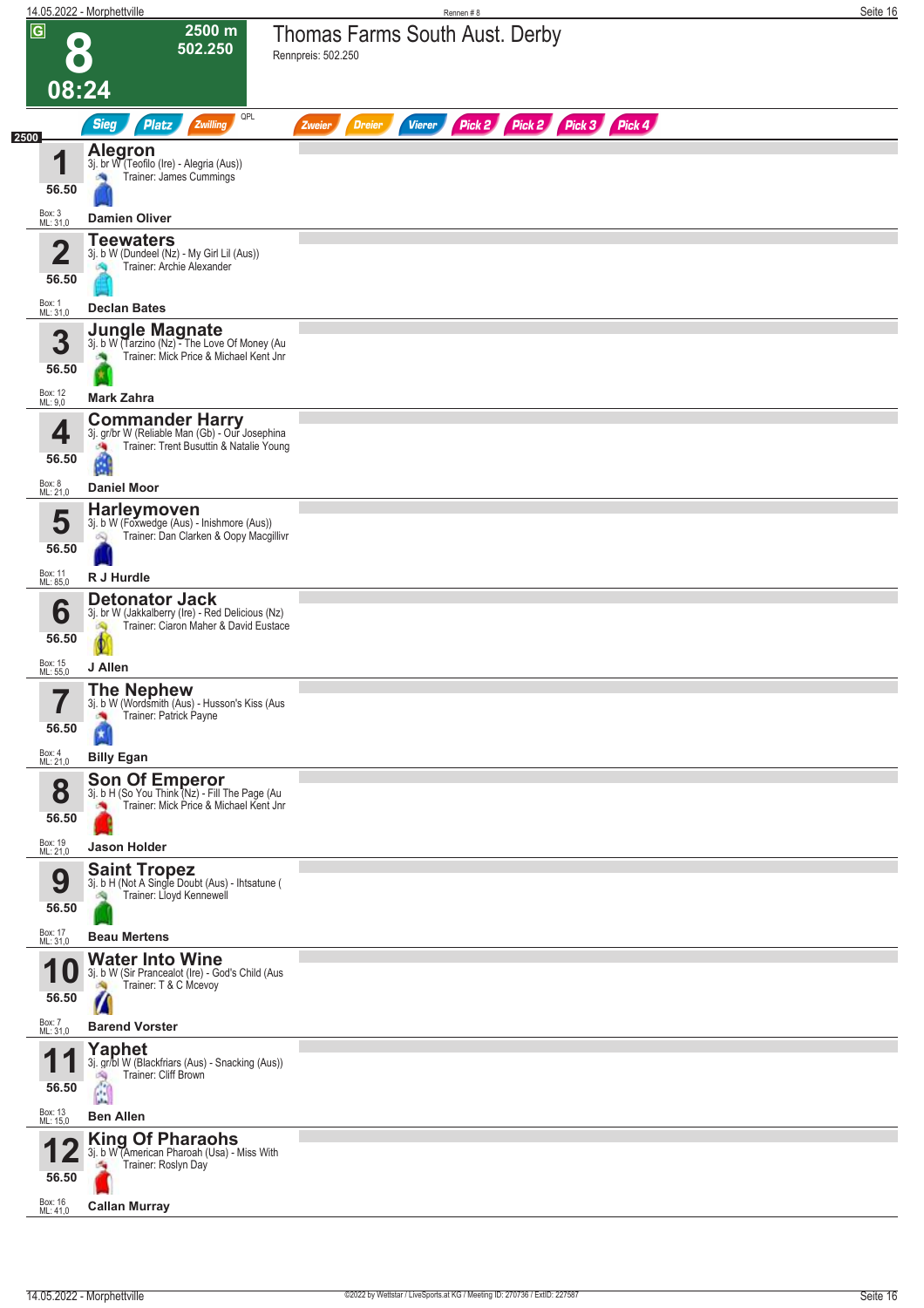| 14.05.2022 - Morphettville                                       |                                                                                                                               | Rennen #8                                                               | Seite 17 |
|------------------------------------------------------------------|-------------------------------------------------------------------------------------------------------------------------------|-------------------------------------------------------------------------|----------|
| $\overline{G}$                                                   | 2500 m<br>502.250                                                                                                             | <b>Thomas Farms South Aust. Derby</b><br>Rennpreis: 502.250             |          |
| 08:24                                                            |                                                                                                                               |                                                                         |          |
|                                                                  | QPL<br><b>Sieg</b><br><b>Platz</b><br>Zwilling                                                                                | Pick 2 Pick 2 Pick 3 Pick 4<br><b>Vierer</b><br><b>Dreier</b><br>Zweier |          |
| 3<br>56.50<br>Box: 18<br>ML: 41,0                                | <b>Claidheamh Mor</b><br>3j. b W (Dundeel (Nz) - Mel's Pocket (Aus))<br>Trainer: Gemma Rielly<br>Joe Bowditch                 |                                                                         |          |
| 56.50<br>Box: 20<br>ML: 91,0                                     | <b>Sebastian The Fox</b><br>3j. b W (Foxwedge (Aus) - High Above (Aus))<br>Trainer: Shay Keating<br>J Noonan                  |                                                                         |          |
| 56.50<br>Box: 6<br>ML: 31,0                                      | <b>Phere The Ex</b><br>3j. br W (Exosphere (Aus) - High Country (Aus<br>Trainer: Ben & Jd Hayes<br><b>Luke Nolen</b>          |                                                                         |          |
| lo<br>54.50<br>Box: 5<br>ML: 61,0                                | ∟ady Chant<br>3j. b/br S (War Chant (Usa) - Verse (Aus))<br>Trainer: Brock Lewthwaite<br><b>Kayla Crowther</b>                |                                                                         |          |
| 56.50<br>Box: 10<br>ML: 41,0                                     | <b>Texas Tea</b><br>3j. br W (Puccini (Nz) - Morning Oil (Nz))<br>Trainer: Ciaron Maher & David Eustace<br><b>Ethan Brown</b> |                                                                         |          |
| $\bullet$<br><b>18</b><br>56.50<br>Box: 9<br>ML: 41,0            | <b>Turfie</b><br>3j. br W (Turffontein (Aus) - Rambling River (A<br>Trainer: Patrick Keane                                    |                                                                         |          |
| $\mathbf Q$<br>1<br>$\mathbf{U}$<br>56.50<br>Box: 14<br>ML: 91,0 | <b>Bring The Stars</b><br>3j. br W (Sebring (Aus) - Rollout The Carpet (A<br>Trainer: R Griffiths & M De Kock<br>$\lambda$    |                                                                         |          |
| 56.50<br>Box: 2<br>ML: 201,0                                     | Six Foot Song<br>3j. gr W (Toronado (Ire) - De Sweet Soca Son<br>Trainer: John Macmillan                                      |                                                                         |          |
| Ergebnis:                                                        | Quoten:                                                                                                                       |                                                                         |          |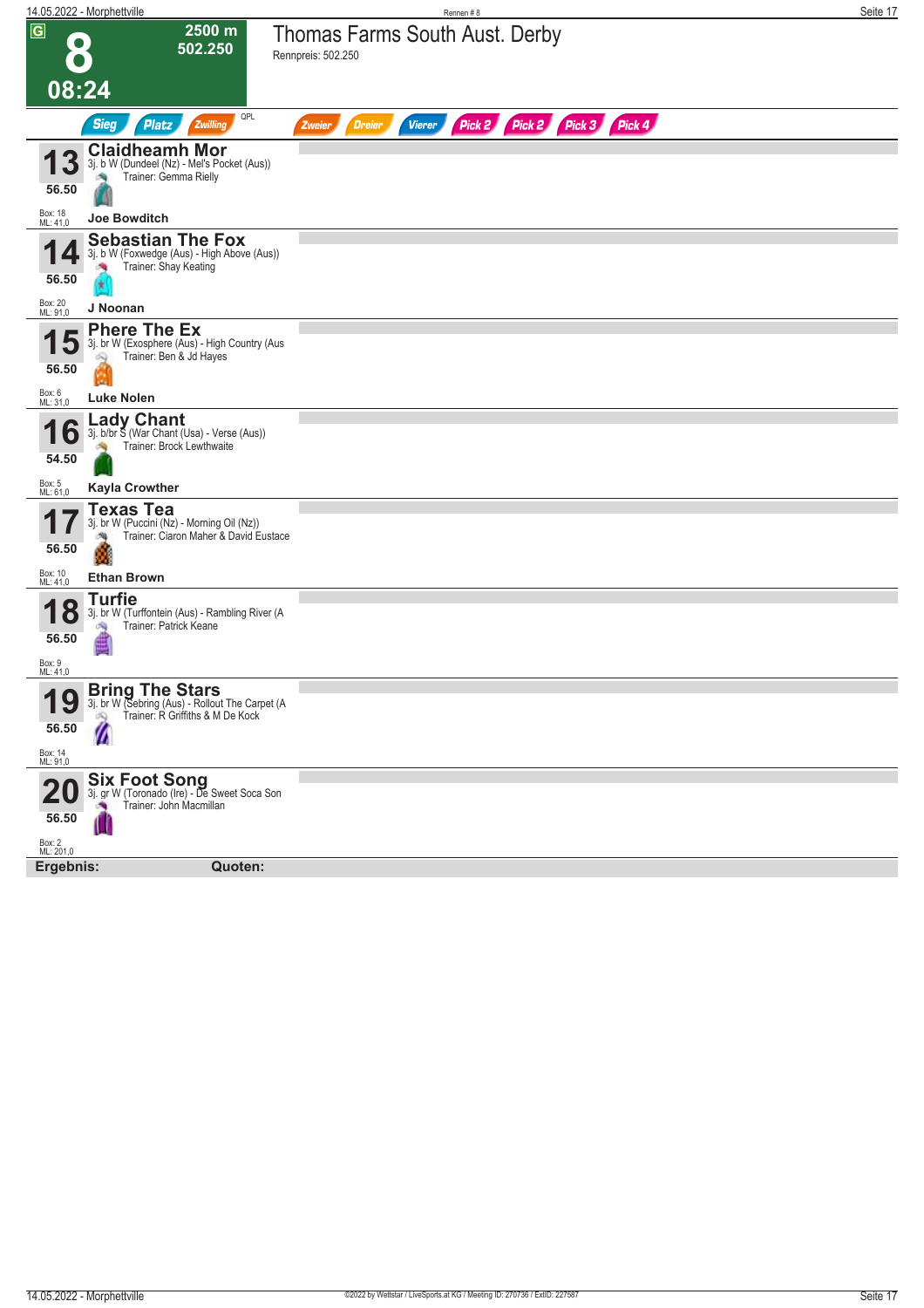|                         | 14.05.2022 - Morphettville                                                                      | Rennen#9                                                         | Seite 18 |
|-------------------------|-------------------------------------------------------------------------------------------------|------------------------------------------------------------------|----------|
| $\overline{G}$<br>09:01 | 1050 m<br>44.750                                                                                | James Squire<br>Rennpreis: 44.750                                |          |
|                         | QPL<br><b>Sieg</b><br><b>Platz</b><br>Zwilling                                                  | Pick 2 Pick 3 Pick 4<br><b>Dreier</b><br><b>Vierer</b><br>Zweier |          |
| 1050<br>и               | <b>Damascus Moment</b>                                                                          |                                                                  |          |
| 63.00                   | 6j. b/br S (Magnus (Aus) - Damascus Road (A<br>Trainer: Peter Hardacre                          |                                                                  |          |
| Box: 2<br>ML: 44,0      | <b>Campbell Rawiller</b>                                                                        |                                                                  |          |
|                         | <b>Jaamint</b>                                                                                  |                                                                  |          |
| $\overline{\mathbf{2}}$ | 6j. b S (Mint Lane (Usa) - Jaalippy (Aus))<br>Trainer: Garret Lynch                             |                                                                  |          |
| 61.50                   | 直                                                                                               |                                                                  |          |
| Box: 7<br>ML: 7,0       | <b>Kayla Crowther</b><br><b>Rejinsky</b>                                                        |                                                                  |          |
| 3                       | 5j. b W (Redoute's Choice (Aus) - Molto Bene<br>Trainer: John Macmillan                         |                                                                  |          |
| 61.50                   |                                                                                                 |                                                                  |          |
| Box: 4<br>ML: 8,0       | <b>Paul Gatt</b>                                                                                |                                                                  |          |
| 4                       | <b>Tanja's Dream</b><br>4j. br S (Dream Ahead (Usa) - Tanja Star (Aus<br>Trainer: Grant Kluske  |                                                                  |          |
| 60.00                   |                                                                                                 |                                                                  |          |
| Box: 1<br>ML: 21,0      | <b>Lachlan Neindorf</b>                                                                         |                                                                  |          |
| 5                       | Kasami<br>4j. b S (Shooting To Win (Aus) - Wildwood Da                                          |                                                                  |          |
| 59.00                   | Trainer: Henry Dwyer<br>đQ<br>а.                                                                |                                                                  |          |
| Box: 6<br>ML: 95,0      | J Allen                                                                                         |                                                                  |          |
| 6                       | <b>Lohn Ranger</b><br>6j. b W (O'lonhro (Aus) - Ernie's Molly (Nz))                             |                                                                  |          |
| 58.00                   | Trainer: John Macmillan                                                                         |                                                                  |          |
| Box: 9<br>ML: 13,0      | Jessica Eaton                                                                                   |                                                                  |          |
| 7<br>H<br>57.50         | Lulu Darling<br>4j. b/br S (Toronado (Ire) - Play Mizzty For Me<br>Trainer: Michael Huglin<br>× |                                                                  |          |
| Box: 13<br>ML: 501,0    | Ξ<br><b>Luke Nolen</b>                                                                          |                                                                  |          |
|                         | <b>The Partisan</b>                                                                             |                                                                  |          |
| 8<br>57.50              | 5j. br W (Poet's Voice (Gb) - Prose (Aus))<br>Trainer: Kristi Evans<br>鸿                        |                                                                  |          |
| Box: 16<br>ML: 15,0     | Ш<br><b>S</b> Metcalfe                                                                          |                                                                  |          |
|                         | <b>General Mint</b>                                                                             |                                                                  |          |
| 9                       | 5j. ch W (Mint Lane (Usa) - Nilreen (Aus))<br>Trainer: TT Oxlade                                |                                                                  |          |
| 57.00                   |                                                                                                 |                                                                  |          |
| Box: 15<br>ML: 21,0     | <b>Justin Potter</b><br><b>Kishstar</b>                                                         |                                                                  |          |
|                         | 5j. b S (Deep Field (Aus) - Miskish (Aus))<br>Trainer: G & N Searle & B Callanan                |                                                                  |          |
| 57.00                   |                                                                                                 |                                                                  |          |
| Box: 5<br>ML: 21,0      | <b>Ellis Wong</b><br><b>Sea Witness</b>                                                         |                                                                  |          |
| и                       | 4j. ch W (Star Witness (Aus) - Seamstress (Au<br>Trainer: Byron Cozamanis                       |                                                                  |          |
| 57.00                   | M                                                                                               |                                                                  |          |
| Box: 18<br>ML: 21,0     | R J Hurdle                                                                                      |                                                                  |          |
| 56.00                   | <b>Sitting Bull</b><br>5j. b W (Moshe (Aus) - School Of Turin (Aus))<br>Trainer: Sam Burford    |                                                                  |          |
| Box: 12<br>ML: 21,0     | Anna Jordsjo                                                                                    |                                                                  |          |
|                         |                                                                                                 |                                                                  |          |